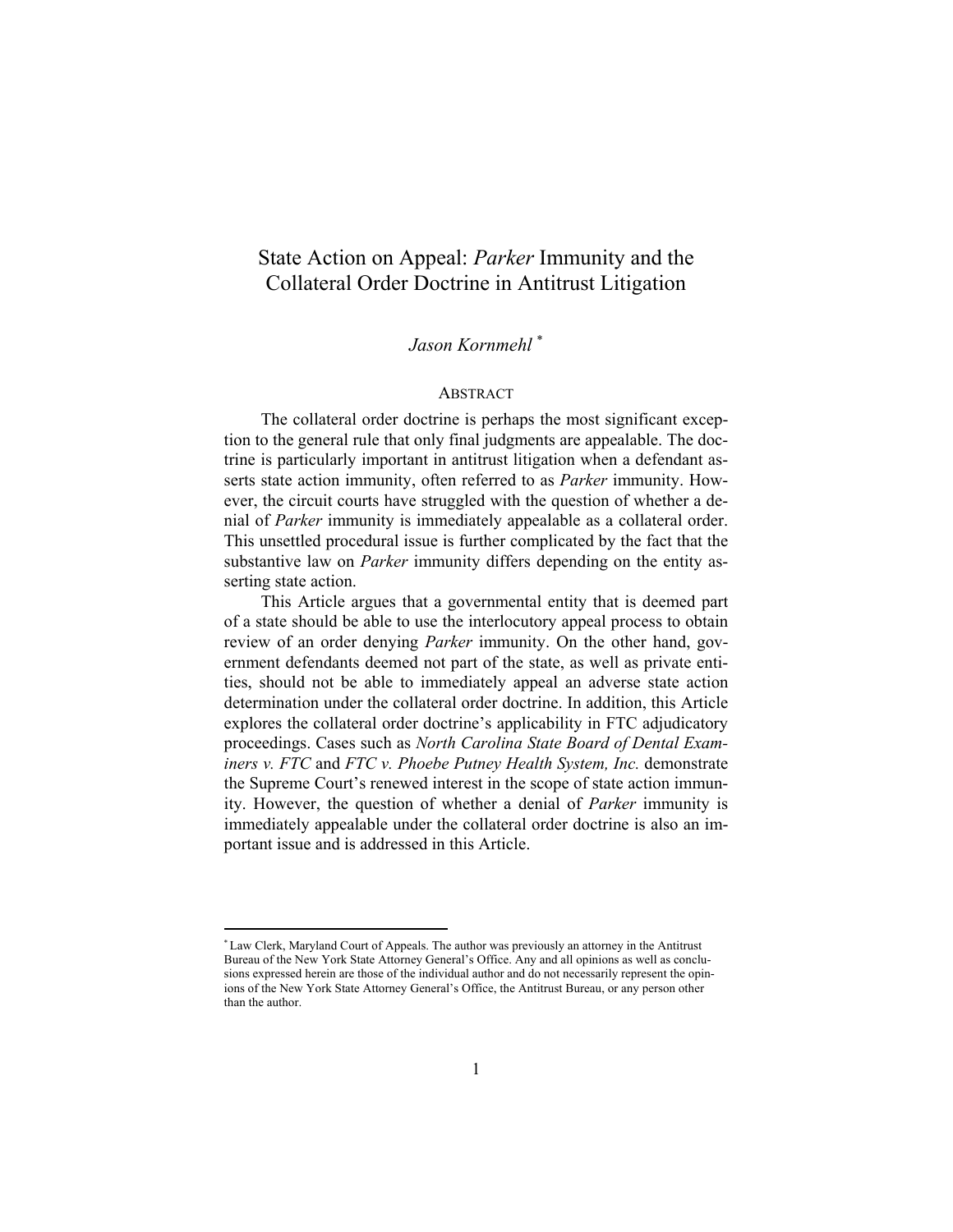# **CONTENTS**

| THE FINAL JUDGMENT RULE AND COLLATERAL ORDER DOCTRINE 9        |  |
|----------------------------------------------------------------|--|
| III. GOVERNMENTAL ENTITIES DEEMED PART OF THE STATE 12         |  |
|                                                                |  |
| 1. State Sovereignty and Federalism as Evidence of Immunity 15 |  |
| 2. Challenges to Characterizing the State Action Doctrine as   |  |
|                                                                |  |
|                                                                |  |
|                                                                |  |
|                                                                |  |
| IV. DEFENDANTS NEEDING TO SATISFY ONE OR BOTH OF THE MIDCAL    |  |
|                                                                |  |
| A. Governmental Entities Not Deemed Part of the State 24       |  |
|                                                                |  |
|                                                                |  |
|                                                                |  |
| V. PARKER IMMUNITY AND THE COLLATERAL ORDER DOCTRINE IN        |  |
|                                                                |  |
|                                                                |  |

#### **INTRODUCTION**

The state action doctrine<sup>1</sup> immunizes certain conduct that is the intentional or foreseeable result of state or local government policy from the federal antitrust laws.<sup>2</sup> Although it may seem obscure,<sup>3</sup> the state ac-

 <sup>1.</sup> It merits brief comment that this Article only discusses the antitrust state action doctrine. The concept of state action in the Fourteenth Amendment's Equal Protection Clause is different from and much broader than the antitrust state action doctrine. *See* PHILLIP E. AREEDA & HERBERT HOVENKAMP, ANTITRUST LAW ¶ 221a, at 47 (4th ed. 2013) (emphasizing that "conclusions of 'state action' in the Fourteenth Amendment context should never be used to support a finding of 'state action' in the antitrust context"); *see also* Herbert Hovenkamp, *Federalism and Antitrust Reform*, 40 U.S.F. L. REV. 627, 628 n.15 (2006) (asserting that the antitrust state action doctrine and Fourteenth Amendment state action doctrine "are rarely confused").

 <sup>2.</sup> 1 ABA SECTION OF ANTITRUST LAW, ANTITRUST LAW DEVELOPMENTS 1271 (7th ed. 2012) [hereinafter ANTITRUST LAW DEVELOPMENTS].

 <sup>3.</sup> Indeed, at one point in time the state action doctrine *was* a minor part of U.S. antitrust law. *See* Richard Quaresima, Comment, *Antitrust Law—State Action Doctrine—State Agencies Exempt*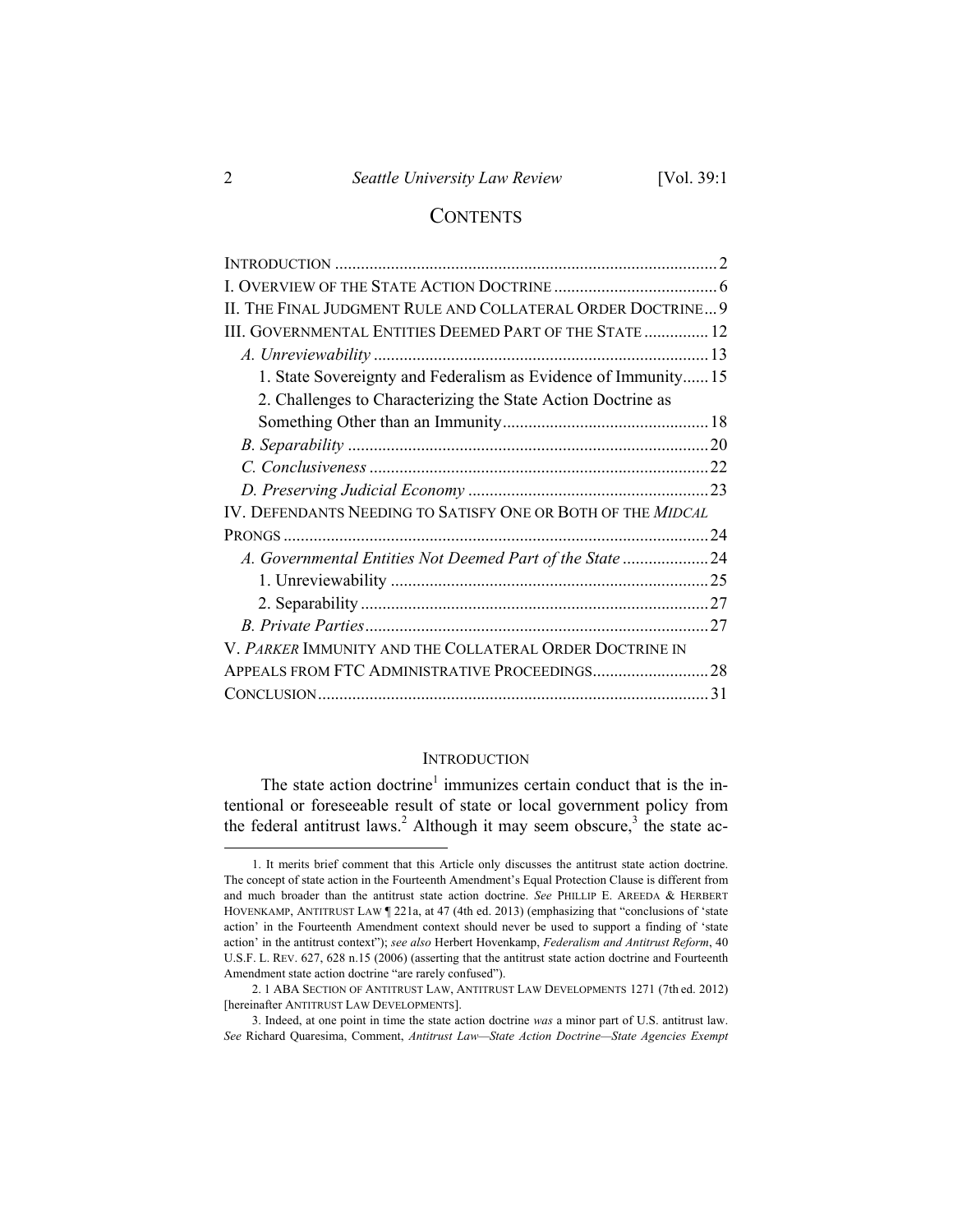tion doctrine is a critical part of antitrust law.<sup>4</sup> The doctrine is important because it implicates two key constitutional principles—federalism and state sovereignty.<sup>5</sup> In addition, the doctrine has a significant impact when state or local governments adopt economic or social policies that conflict with open competition.<sup>6</sup>

After remaining largely dormant, the state action doctrine has seen a resurgence in recent years.<sup>7</sup> For example, in 2013, the United States Supreme Court ruled on the applicability of the state action doctrine to a hospital merger in *FTC v. Phoebe Putney Health System, Inc.*<sup>8</sup> It was the first time in twenty years that the Supreme Court heard a case on the state action doctrine.<sup>9</sup> In 2015, the Supreme Court decided *North Carolina State Board of Dental Examiners v. FTC*, 10 another prominent case involving the state action doctrine.<sup>11</sup> Despite an extended period during

<u> 1989 - Johann Barn, mars eta bat erroman erroman erroman erroman erroman erroman erroman erroman erroman err</u>

5. *See* City of Columbia v. Omni Outdoor Adver., Inc., 499 U.S. 365, 370 (1991) (asserting the state action doctrine relies on "principles of federalism and state sovereignty").

8. FTC v. Phoebe Putney Health Sys., Inc., 133 S. Ct. 1003, 1007 (2013).

 9. The last time the Court decided a state action case was in 1992. *See* FTC v. Ticor Title Ins. Co., 504 U.S. 621, 625 (1992).

10. *See* N.C. State Bd. of Dental Exam'rs v. FTC, 135 S. Ct. 1101 (2015).

11. *See* Shepard Goldfein & James Keyte, *Court Demands State Oversight Over Agencies for Antitrust Immunity*, N.Y. L.J., Mar. 12, 2015, at 1, *available at* https://www.skadden.com/sites/ default/files/publications/070031520Skadden.pdf (stating, "As a result of the court's opinion [in *North Carolina State Board of Dental Examiners*], many industries . . . may have to rethink their professional regulatory regimes currently in place nationwide."); Jacob Gershman, *Cases on Securities Fraud, Teeth-Whitening, Prisoner Beards Enter Supreme Court's Docket*, WALL ST. J. L. BLOG

*from the Active Supervision Prong of the* Midcal *Test.* Hass v. Oregon State Bar, *883 F.2d 1453 (9th Cir.1989), Cert. Denied, 110 S. Ct. 1812 (1990)*, 22 RUTGERS L.J. 525, 529 (1991) (highlighting that the "state action doctrine languished in relative obscurity for the first thirty years of its existence"). In fact, only one Supreme Court case in over three decades directly discussed the state action doctrine since it was first articulated in 1943. *See* Schwegmann Bros. v. Calvert Distillers Corp., 341 U.S. 384, 389, *reh'g denied*, 341 U.S. 956 (1951) (addressing state action issues in dicta).

<sup>4.</sup> *See* John E. Lopatka & William H. Page, *State Action and the Meaning of Agreement Under the Sherman Act: An Approach to Hybrid Restraints*, 20 YALE J. ON REG. 269, 272 (2003) (stating that many "scholars have labored over the nuances of state action immunity").

<sup>6</sup>*. See, e.g.*, New Motor Vehicle Bd. of Cal. v. Orrin W. Fox Co., 439 U.S. 96, 111 (1978) (enforcement of state statute allowing existing auto dealers to obstruct new dealerships within their markets protected under state action doctrine); Kay Elec. Coop. v. City of Newkirk, 647 F.3d 1039, 1041 (10th Cir. 2011) (municipality's tying of electric and sewer services not protected under the state action doctrine).

<sup>7.</sup> *See* ABA SECTION OF ANTITRUST LAW, STATE ACTION PRACTICE MANUAL 5 (2d ed. 2010) [hereinafter STATE ACTION PRACTICE MANUAL] (noting that the doctrine is "a significant component of recent jurisprudence regarding the appropriate balance of power between both state and national governments and the judicial and legislative branches"); *The Patient Protection and Affordable Care Act and the Consequent Impact on Competition in Healthcare: Hearing Before the H. Comm. on the Judiciary*, 113th Cong. 10 (2013) (statement of Professor Thomas L. Greaney), *available at* http://judiciary.house.gov/\_files/hearings/113th/09192013\_2/Greaney%20Testimony.pdf (proclaiming that the doctrine is currently "[a]mong the important issues on the antitrust agenda").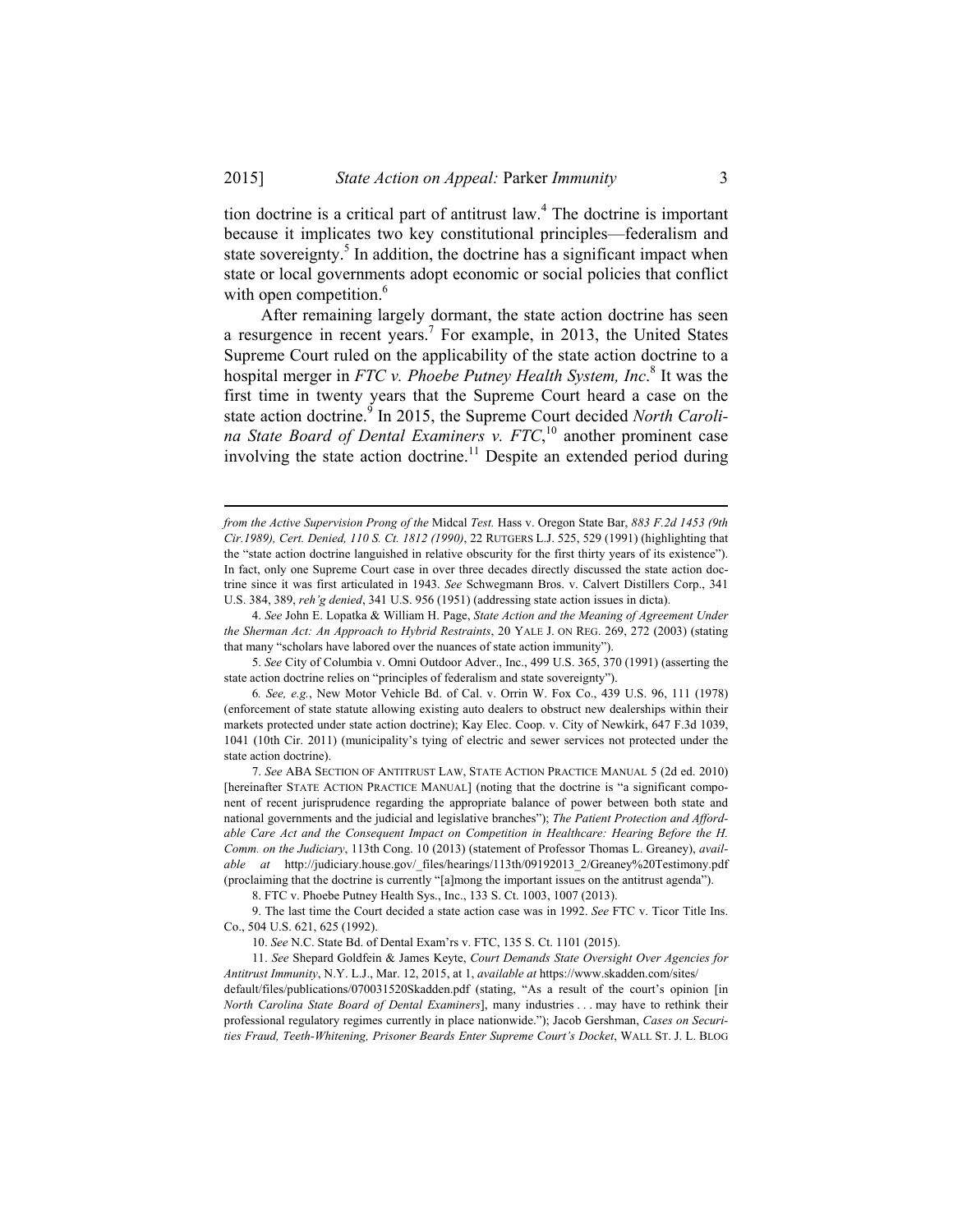which few state action cases were heard by the Supreme Court, the occasions for considering the state action doctrine in antitrust litigation "are numerous and diverse."<sup>12</sup> Accordingly, the Federal Trade Commission (FTC) has recently increased enforcement actions involving the state action doctrine.<sup>13</sup> Although many Supreme Court decisions have defined the meaning and limits of the state action doctrine,<sup>14</sup> these decisions have left "a great deal of confusion about the source and the scope" of the doctrine $15$ 

One area of confusion regarding the scope of the state action doctrine is whether an order denying a motion to dismiss an antitrust claim under the doctrine is immediately appealable as a collateral order.<sup>16</sup> Federal courts of appeals have grappled with this issue in a variety of ways, and a circuit split has emerged. The Fourth<sup>17</sup> and Sixth<sup>18</sup> Circuits held that a ruling denying a motion to dismiss an antitrust claim under the state action doctrine is not immediately appealable as a collateral order. On the other hand, the Fifth<sup>19</sup> and Eleventh<sup>20</sup> Circuits held that such a ruling is immediately appealable as a collateral order. However, the Fifth Circuit held that only governmental defendants asserting the state action

14. *See* STATE ACTION PRACTICE MANUAL, *supra* note 7, at 9–14, 15 (examining the "flurry of Supreme Court cases in the mid- to late 1970s" on the state action doctrine and observing that the "abundance of state action cases in the 1970s demonstrated the importance of the doctrine"); Steven Semeraro, *Demystifying Antitrust State Action Doctrine*, 24 HARV. J.L. & PUB. POL'Y 203, 210 (2000) (noting that "the Court decided more than a dozen antitrust state action cases" from the mid-1970s through the early 1990s).

<sup>&</sup>lt;u> 1989 - Johann Barn, mars ann an t-Amhain ann an t-Amhain an t-Amhain an t-Amhain an t-Amhain an t-Amhain an t-</u> (Mar. 3, 2014, 12:40 PM), http://blogs.wsj.com/law/2014/03/03/cases-on-securities-fraud-teethwhitening-prisoner-beards-enter-supreme-courts-docket/.

 <sup>12.</sup> AREEDA & HOVENKAMP, *supra* note 1, ¶ 221a, at 47.

<sup>13.</sup> *See* J. Thomas Rosch, Commissioner, Fed. Trade Comm'n, Returning the State Action Doctrine to Its Moorings (Oct. 3, 2012), *available at* http://www.ftc.gov/sites/default/files/ documents/public\_statements/returning-state-action-doctrine-its-moorings/121003stateaction.pdf (revealing that "the FTC has sought to clarify the state action doctrine by bringing administrative and federal court cases [and] filing amicus briefs").

 <sup>15.</sup> David McGowan & Mark A. Lemley, *Antitrust Immunity: State Action and Federalism, Petitioning and the First Amendment*, 17 HARV. J.L. & PUB. POL'Y 293, 293 (1994); *see* STATE ACTION PRACTICE MANUAL, *supra* note 7, at 109 (stating that the "doctrine has presented a number of recurring policy issues since its creation"); *see also* FTC OFFICE OF POLICY PLANNING, REPORT OF THE STATE ACTION TASK FORCE 57 (2003), *available at* http://www.ftc.gov/os/2003/09/state

actionreport.pdf (recognizing that "Supreme Court case law has left open many important questions regarding the scope of the state action doctrine").

<sup>16.</sup> *See* AREEDA & HOVENKAMP, *supra* note 1, ¶ 228e, at 245–46; STATE ACTION PRACTICE MANUAL, *supra* note 7, at 156–60.

 <sup>17.</sup> S.C. State Bd. of Dentistry v. FTC, 455 F.3d 436, 442 (4th Cir. 2006).

 <sup>18.</sup> Huron Valley Hosp., Inc. v. City of Pontiac, 792 F.2d 563, 568 (6th Cir. 1986).

 <sup>19.</sup> Martin v. Mem'l Hosp., 86 F.3d 1391, 1397 (5th Cir. 1996).

 <sup>20.</sup> Commuter Transp. Sys., Inc. v. Hillsborough Cnty. Aviation Auth., 801 F.2d 1286, 1290 (11th Cir. 1986).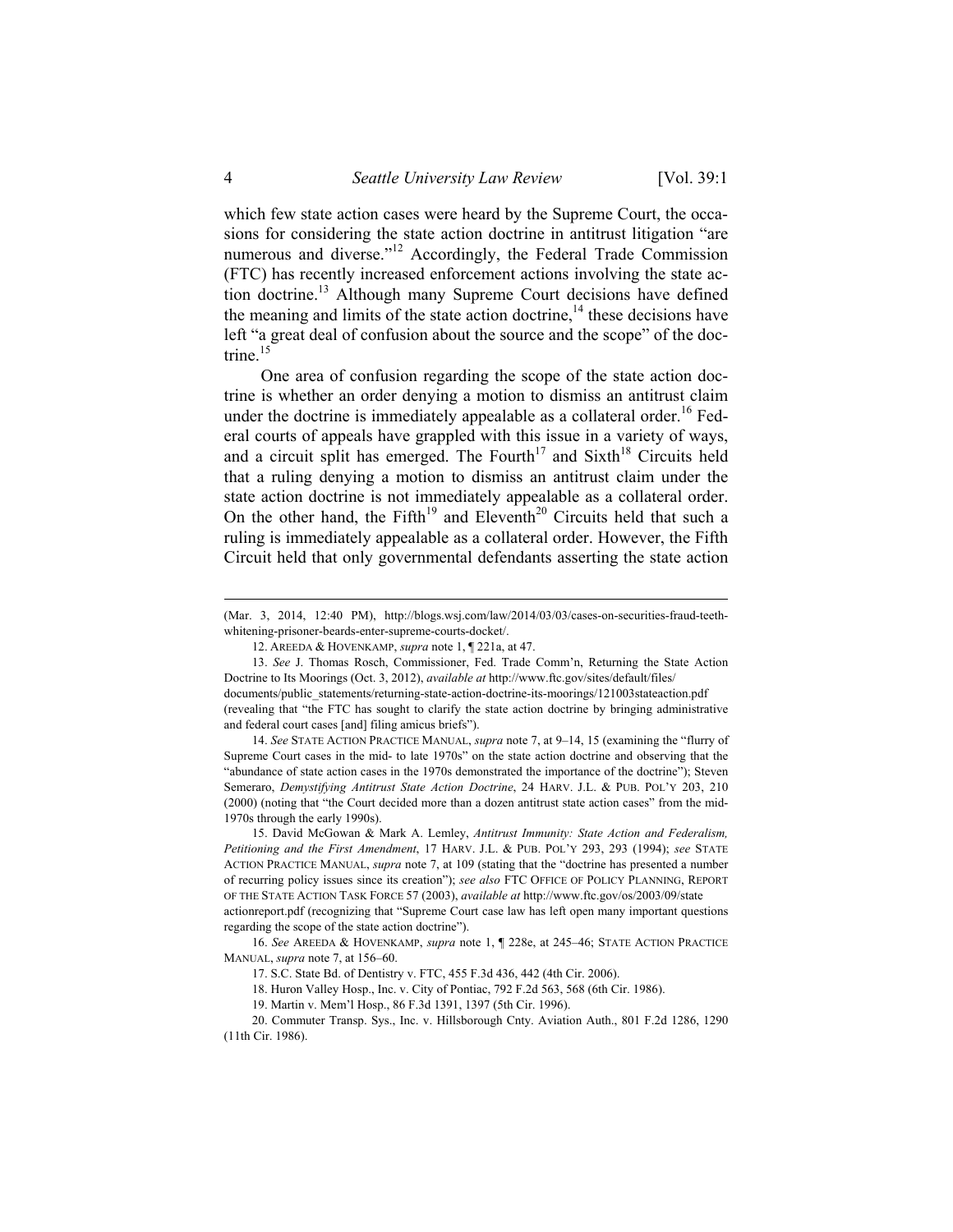doctrine can take advantage of an immediate appeal and that private defendants cannot immediately appeal an order denying a motion to dismiss under the state action doctrine.21 Likewise, the Tenth Circuit, in the most recent decision on the issue of interlocutory appeals of state action rulings, held that a private defendant is not entitled to an immediate appeal of a trial court order on the state action doctrine.<sup>22</sup> The Third<sup>23</sup> and Seventh<sup>24</sup> Circuits have also contributed to this circuit split, albeit in dicta, suggesting that the denial of a governmental defendant's state action immunity is subject to immediate appeal. The fact that seven of the thirteen federal courts of appeals have addressed the immediate appealability of an order denying a motion to dismiss under the state action doctrine demonstrates the significance and complexity of this procedural issue in antitrust litigation.25

This Article attempts to resolve the question of immediate appealability by applying the Supreme Court's test for the availability of interlocutory appeals to orders denying a motion to dismiss under the state action doctrine. This Article asserts that a governmental entity that is deemed part of a state should be able to use the interlocutory appeal process to obtain review of an order denying a motion to dismiss under the state action doctrine. However, governmental defendants deemed not part of the state itself and private entities should not be able to immediately appeal an adverse state action determination under the collateral order doctrine.

Part I of this Article provides a historical overview of the state action doctrine and presents background information on how the doctrine is

 <sup>21.</sup> Acoustic Sys., Inc. v. Wenger Corp., 207 F.3d 287, 292 (5th Cir. 2000). In contrast, the Eleventh Circuit has held that private defendants may immediately appeal an order denying a motion to dismiss under the state action doctrine. *See* Praxair, Inc. v. Fla. Power & Light Co., 64 F.3d 609, 611 (11th Cir. 1995).

 <sup>22.</sup> Auraria Student Hous. at the Regency, LLC v. Campus Vill. Apartments, LLC, 703 F.3d 1147, 1153 (10th Cir. 2013). The Tenth Circuit felt it "unnecessary to weigh in on the circuit split" on whether governmental defendants could immediately appeal an order denying a motion to dismiss under the state action doctrine and only ruled on whether private defendants could immediately appeal. *Id.* at 1151.

 <sup>23.</sup> We, Inc. v. City of Philadelphia, 174 F.3d 322, 329 (3d Cir. 1999) (holding denial of *Noerr–Pennington* immunity not immediately appealable under the collateral order doctrine).

 <sup>24.</sup> Segni v. Commercial Office of Spain, 816 F.2d 344, 346 (7th Cir. 1987) (ruling private defendant was not entitled to an immediate appeal from a denial of a defense based on the First Amendment's Petition Clause, but that an order denying foreign government immunity under Foreign Sovereign Immunities Act was immediately appealable as a collateral order).

 <sup>25.</sup> The Supreme Court has recently recognized the importance of procedural issues in antitrust actions. *See* Gelboim v. Bank of America Corp., 135 S. Ct. 897, 903–04 (2015) (considering whether bondholder plaintiffs accusing several banks of violating antitrust law by rigging the London Inter-Bank Offered Rate (LIBOR) had the right to immediately appeal the dismissal of their case even though broader multidistrict litigation was still ongoing).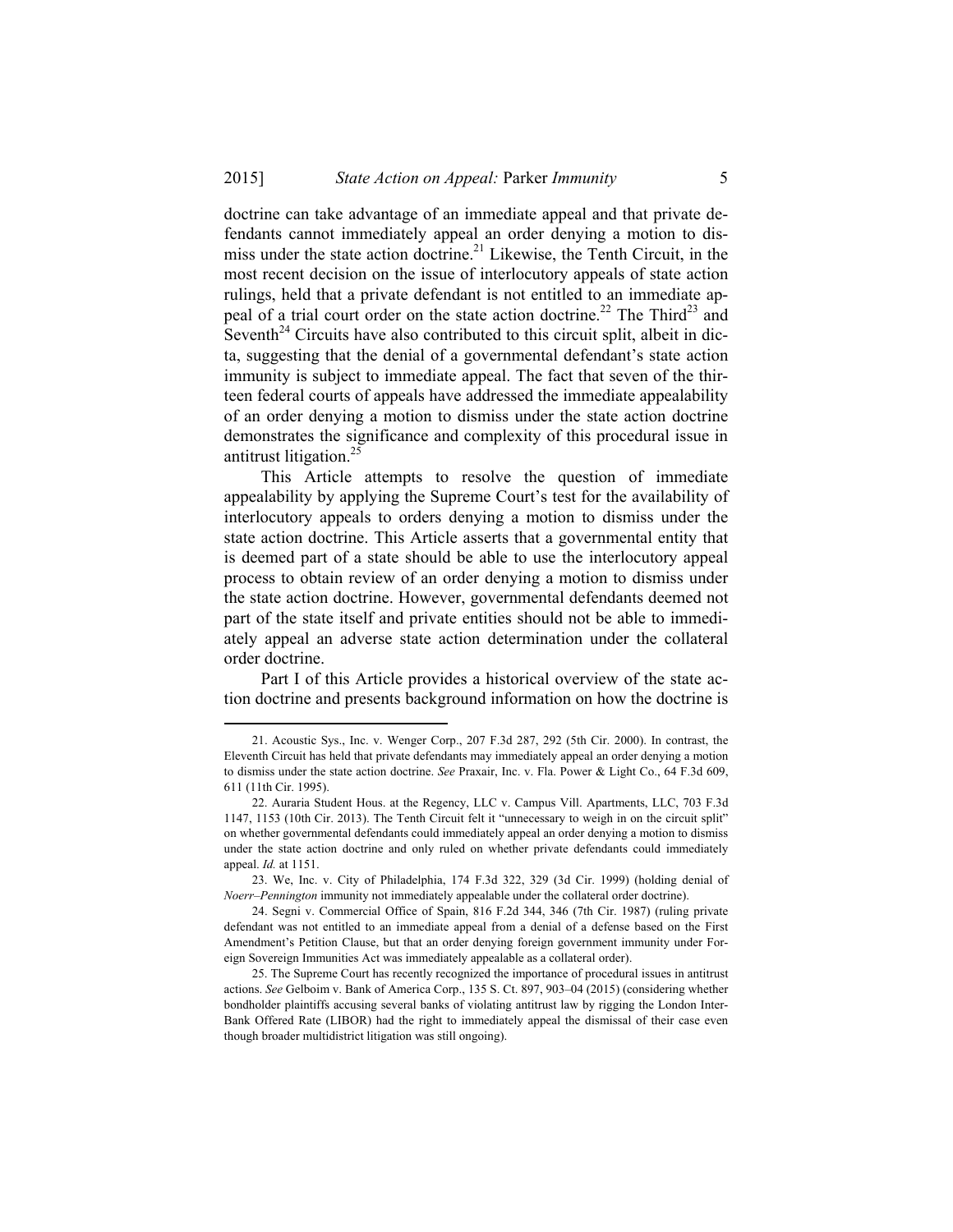applied to different entities. Part II outlines the requirements for appellate jurisdiction, discussing both the final judgment rule and the collateral order doctrine. Part III explains the Article's finding that those governmental defendants that are deemed part of the state are entitled to an immediate appeal. Next, Part IV examines the immediate appealability of rulings on the state action doctrine when the defendant is a governmental entity not part of the state itself or a private party, and analyzes why these defendants should not be entitled to an immediate appeal. Finally, Part V explores the immediate appealability of state action orders in the context of FTC adjudicative proceedings.

#### I. OVERVIEW OF THE STATE ACTION DOCTRINE

The federal antitrust laws have been described as the "Magna Carta of free enterprise."26 As a result, the Supreme Court has asserted that these laws "are as important to the preservation of economic freedom and our free-enterprise system as the Bill of Rights is to the protection of our fundamental personal freedoms."27 Although the federal antitrust laws are integral to competition and free enterprise, Congress has adopted many exemptions. For example, the McCarran-Ferguson Act affords insurers an exemption from the federal antitrust laws,  $28$  the Norris-LaGuardia Act immunizes certain activities involving organized labor from the federal antitrust laws,<sup>29</sup> and the Shipping Act of 1984 exempts from antitrust liability any agreement between ocean common carriers that is filed with the Federal Maritime Commission.<sup>30</sup> In the absence of a specific statutory exemption, federal courts have developed exemptions and immunities to federal antitrust laws as well. One such "judicially created exemption" is the state action doctrine. $31$ 

The state action doctrine was first recognized in 1943 when the Supreme Court decided *Parker v. Brown*. 32 As a result, the state action doc-

 <sup>26.</sup> United States v. Topco Assocs., 405 U.S. 596, 610 (1972).

<sup>27.</sup> *Id.*

 <sup>28. 15</sup> U.S.C. §§ 1011–1015 (West, Westlaw through P.L. 114-40).

 <sup>29. 29</sup> U.S.C. §§ 101–110, 113–115 (West, Westlaw through P.L. 114-40).

 <sup>30. 46</sup> U.S.C. § 40307(a)(1)–(2) (West, Westlaw through P.L. 114-25).

 <sup>31.</sup> Darren Bush, *Mission Creep: Antitrust Exemptions and Immunities as Applied to Deregulated Industries*, 2006 UTAH L. REV. 761, 770 (2006); Thomas M. Jorde, *Antitrust and the New State Action Doctrine: A Return to Deferential Economic Federalism*, 75 CALIF. L. REV. 227, 256 (1987).

<sup>32.</sup> Parker v. Brown, 317 U.S. 341 (1943). However, it is important to note that the state action doctrine's genesis can be traced to several prior decisions, some of which the Court cited to in *Parker*. *See, e.g.*, N. Sec. Co. v. United States, 193 U.S. 197, 344–47 (1904) (rejecting claim that mere state authorization immunized a merger); Olsen v. Smith, 195 U.S. 332, 344–45 (1904) (finding the Sherman Act inapplicable to a claim that a state governor was restraining trade by refusing to grant a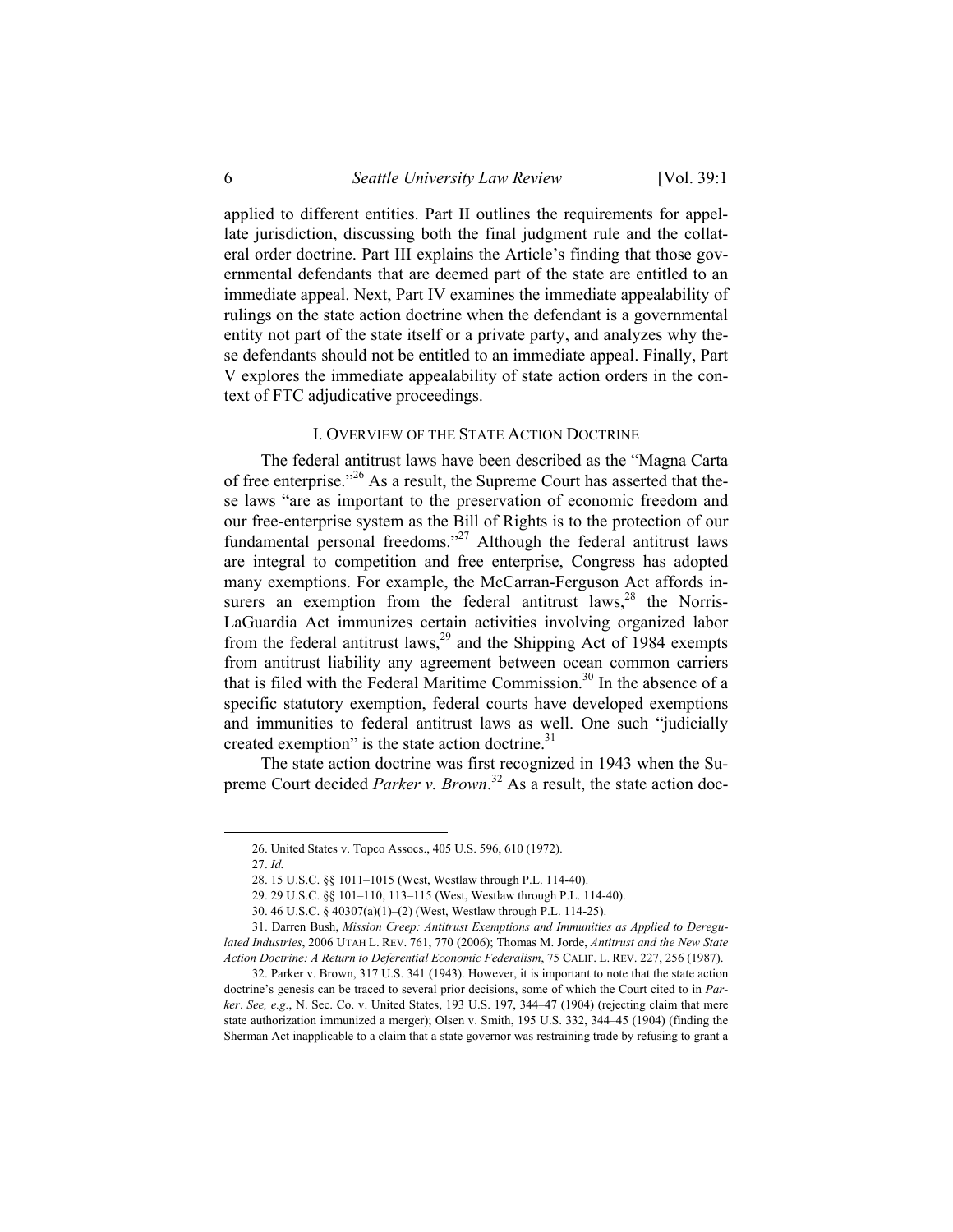trine is also known as *Parker* immunity.<sup>33</sup> In *Parker*, a California state statute, the Agricultural Prorate Act, authorized state officials to establish marketing programs for agricultural commodities produced in the state. $34$ The express purpose of the program was to restrict competition among growers of those commodities. $35$  In that case, the plaintiff, Porter I. Brown, produced, purchased, and packed raisins.<sup>36</sup> Brown challenged the validity of California's Agricultural Prorate Act as a violation of the Sherman Antitrust Act, $37$  and sued the California Director of Agriculture, W.B. Parker, who helped administer the marketing program.<sup>38</sup> A three-judge district court panel permanently enjoined California's program.<sup>39</sup> However, the Supreme Court reversed the injunction.<sup>40</sup>

The Court in *Parker* upheld the California program regulating the marketing of raisins as an "act of government which the Sherman Act did not undertake to prohibit."41 In its unanimous decision, the Court primarily relied on legislative intent to conclude that California's raisin marketing program was valid under the Sherman Act.<sup>42</sup> Based on the Sherman Act's legislative history, the Court determined that Congress did not intend to restrain state action.<sup>43</sup> The Court noted that "an unexpressed purpose to nullify a state's control over its officers and agents is not lightly to be attributed to Congress."44 Accordingly, the Court interpreted the Sherman Act as "a prohibition of individual and not state action."<sup>45</sup>

41. *Id.* at 352 (citing Olsen v. Smith, 195 U.S. 332, 344–45 (1904) and comparing Lowenstein v. Evans, 69 F. 908, 910 (C.C.D.S.C. 1895)).

 42. STATE ACTION PRACTICE MANUAL, *supra* note 7, at 43 (stating that "the *Parker* Court largely focused on legislative intent").

<sup>&</sup>lt;u> 1989 - Johann Barn, mars eta bat erroman erroman erroman erroman erroman erroman erroman erroman erroman err</u> pilot's license); Lowenstein v. Evans, 69 F. 908, 911 (C.C.D.S.C. 1895) (upholding South Carolina statute creating a state liquor monopoly).

 <sup>33.</sup> ANTITRUST LAW DEVELOPMENTS, *supra* note 2, at 1271; *see also* City of Lafayette v. La. Power & Light Co., 435 U.S. 389, 415 (1978) (referring to the state action doctrine as "*Parker* immunity"). This Article will use the terms "state action doctrine" and "*Parker* immunity" interchangeably. As discussed in more detail later in this Article, the state action doctrine, as applied to governmental entities deemed part of the state, is in fact an immunity and the term "*Parker* immunity" is not a misnomer. *See infra* Part III.A.

 <sup>34.</sup> *Parker*, 317 U.S. at 346.

<sup>35.</sup> *Id.* 

<sup>36.</sup> *Id.* at 344.

<sup>37.</sup> *Id.* at 348–49.

<sup>38.</sup> *Id.* at 344.

<sup>39.</sup> *Id.* 

<sup>40.</sup> *Id.* at 368.

 <sup>43.</sup> *Parker*, 317 U.S. at 350–51 (finding "nothing in the language of the Sherman Act or in its history which suggests that its purpose was to restrain a state or its officers or agents from activities directed by its legislature").

<sup>44.</sup> *Id.* at 351.

<sup>45.</sup> *Id.* at 352.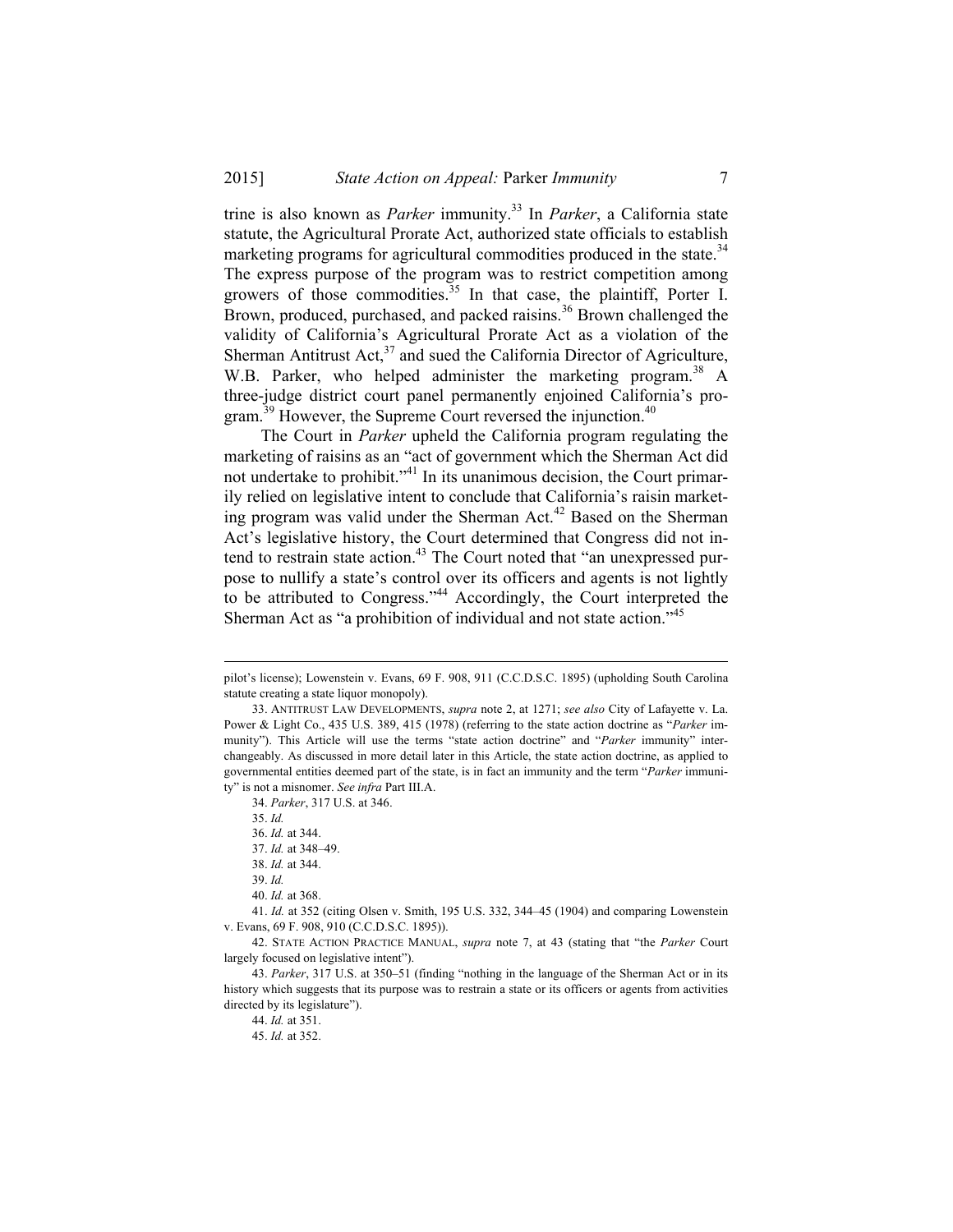The *Parker* decision left open the issue of whether the conduct of private actors and subordinate government entities could be exempt from federal antitrust laws based on the state action doctrine.<sup>46</sup> However, in a series of cases in the 1980s, the Supreme Court found that private actors and certain subordinate government entities could rely on the state action doctrine to shield their conduct from federal antitrust scrutiny. In *California Retail Liquor Dealers Ass'n v. Midcal Aluminum*, the Court established a two-part test for determining whether private actors could take advantage of *Parker* immunity.47 The unanimous Court stated that (1) the challenged restraint must be "one clearly articulated and affirmatively expressed as state policy[,]" and (2) "the policy must be 'actively supervised' by the State itself."<sup>48</sup> Because actions of a state legislature and a state's highest court acting in a legislative capacity are treated as the action of a state itself, the state action doctrine applies to these entities without a need to establish the clear articulation and active supervision requirements of *Midcal*. 49

*Midcal*'s two-part test has long supplied the framework within which courts have determined the availability of the state action defense to private parties.<sup>50</sup> However, actions taken by subordinate government entities such as counties and municipalities may also be entitled to *Parker* immunity. Subordinate government entities are not entitled to the

<sup>46.</sup> *See id.* (clarifying that "no question of the state or its municipality becoming a participant in a private agreement or combination by others for restraint of trade" was presented).

 <sup>47.</sup> Cal. Retail Liquor Dealers Ass'n v. Midcal Aluminum, Inc., 445 U.S. 97, 105 (1980).

<sup>48.</sup> *Id.* (internal citation omitted).

 <sup>49.</sup> Hoover v. Ronwin, 466 U.S. 558, 568–69 (1984) ("Where the conduct at issue is in fact that of the state legislature or supreme court, we need not address the issues of 'clear articulation' and 'active supervision.'"). There is a paucity of case law on whether actions of the governor are treated as actions of the state itself and thus need not meet *Midcal*'s two prongs. *See id.* at 568 n.17 (noting that its ruling did not address "whether the Governor of a State stands in the same position as the state legislature and supreme court for purposes of the state-action doctrine"). However, many antitrust scholars believe that courts should treat the actions of a governor as actions of the state itself. *See* PHILLIP E. AREEDA & HERBERT HOVENKAMP, ANTITRUST LAW: AN ANALYSIS OF ANTITRUST PRINCIPLES AND THEIR APPLICATION ¶ 224b, at 405 (2d ed. 2000); JOHN E. LOPATKA & WILLIAM H. PAGE, NARROWING THE SCOPE OF THE STATE ACTION DOCTRINE: REPORT PREPARED FOR THE FEDERAL TRADE COMMISSION 32–33 (2001); C. Douglas Floyd, *Plain Ambiguities in the Clear Articulation Requirement for State Action Antitrust Immunity: The Case of State Agencies*, 41 B.C. L. REV. 1059, 1081–83 (2000) (arguing that all public authorities that have the power to formulate a general policy in favor of the anticompetitive arrangements for the state as a whole need not meet both *Midcal* prongs).

<sup>50.</sup> *See* Daniel J. Gifford, *The Antitrust State-Action Doctrine After* Fisher v. Berkeley, 39 VAND. L. REV. 1257, 1266–67 (1986) (stating that "[a]lthough the clear articulation and supervision standards were drawn from the Court's prior state-action decisions, only in *Midcal* did they attain the status of *sine qua nons* for application of the state-action defense" and that "*Midcal* has remained a significant precedent because its standards have continued, at least formally, to govern the application of the state-action doctrine").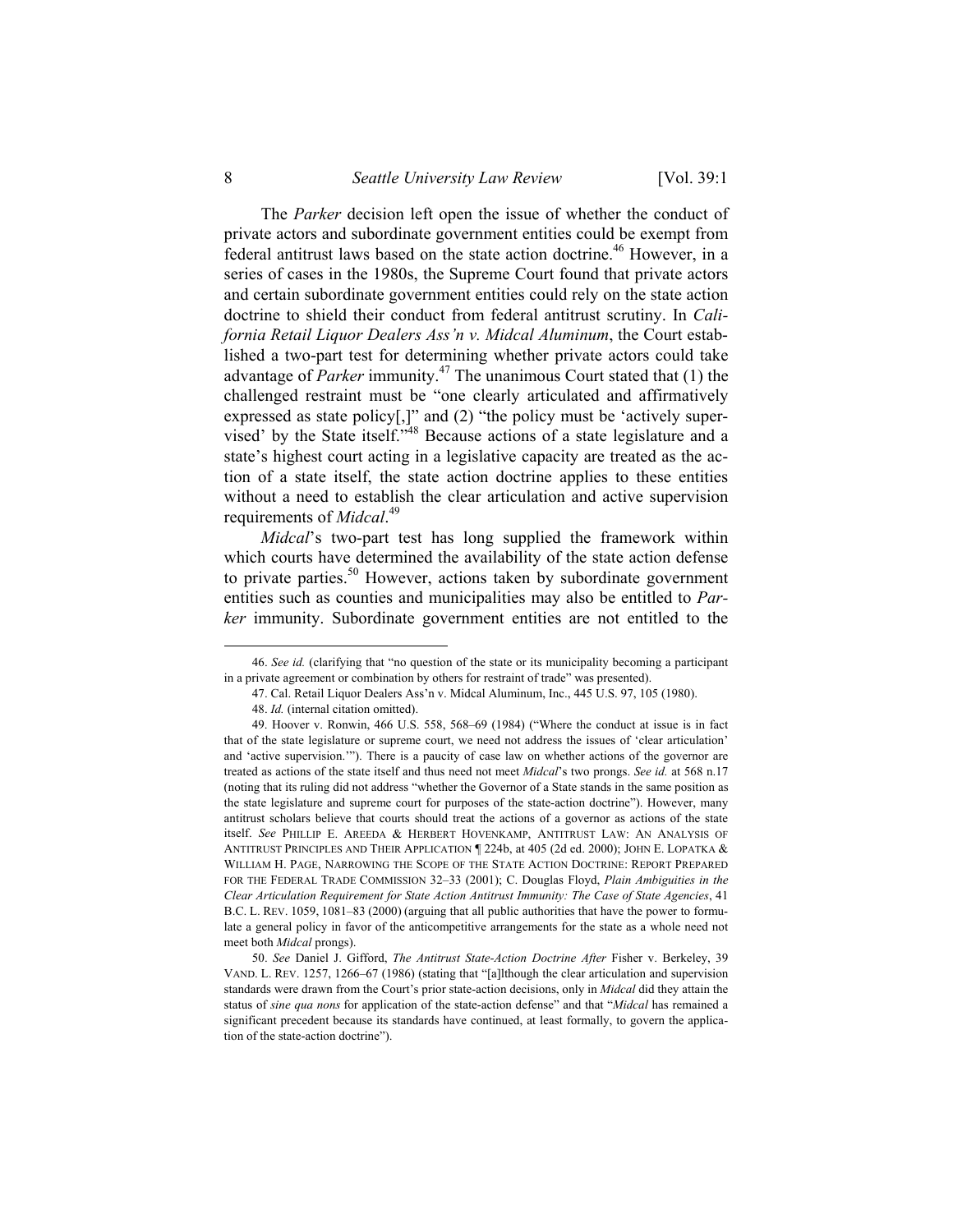same protection from the federal antitrust laws as a state itself, and thus also fall under the *Midcal* framework.<sup>51</sup> However, municipalities and local government entities need only satisfy *Midcal*'s first prong for their conduct to be exempt from federal antitrust laws under the state action  $doctrine.<sup>52</sup>$ 

The state action doctrine is a strong weapon, or perhaps more appropriately, a shield, in the arsenal of antitrust defendants.<sup>53</sup> Because the state action doctrine "derive[s] from principles of federalism and other constitutional considerations, $^{5,54}$  and is a long-term priority of the Federal Trade Commission,<sup>55</sup> it is an important exemption that governmental and private entities will continue to invoke in antitrust litigation.

### II. THE FINAL JUDGMENT RULE AND COLLATERAL ORDER DOCTRINE

Generally, federal courts of appeals only have jurisdiction to review "final decisions" of the federal district courts.<sup>56</sup> This is known as the "final judgment rule."57 The final judgment rule is codified in 28 U.S.C. § 1291 and provides that "the courts of appeals . . . shall have jurisdiction of appeals from all final decisions of the district courts of the United States."<sup>58</sup> Thus, the requirement that there be a "final decision" serves as

<sup>51.</sup> *See* City of Lafayette v. La. Power & Light Co., 435 U.S. 389, 412 (1978) (finding that "[c]ities are not themselves sovereign; they do not receive all the federal deference of the States that create them"); Cmty. Commc'ns Co. v. City of Boulder, 455 U.S. 40, 55 (1982) (narrowly construing the meaning of *Midcal*'s first prong as applied to a municipality acting under a home rule statute).

 <sup>52.</sup> Town of Hallie v. City of Eau Claire, 471 U.S. 34, 47 (1985) ("Once it is clear that state authorization exists, there is no need to require the State to supervise actively the municipality's execution of what is a properly delegated function."). It is unclear whether state executive departments and agencies are part of the state itself or are considered subordinate government entities that must satisfy *Midcal*'s first prong. ANTITRUST LAW DEVELOPMENTS, *supra* note 2, at 1279.

<sup>53.</sup> *See* Elizabeth Trujillo, *State Action Antitrust Exemption Collides with Deregulation: Rehabilitating the Foreseeability Doctrine*, 11 FORDHAM J. CORP. & FIN. L. 349, 352 (2006) (describing the state action doctrine as a "particularly useful tool for potential antitrust defendants").

 <sup>54.</sup> ANTITRUST LAW DEVELOPMENTS, *supra* note 2, at 1271.

 <sup>55.</sup> Jon Leibowitz, Chairman, Fed. Trade Comm'n, Remarks as Prepared for Delivery at the Sixth Annual Georgetown Law Global Antitrust Enforcement Symposium (Sept. 19, 2012), *available at* 2012 WL 4339298 (asserting that the state action doctrine is an "example of the [Federal Trade] Commission's long-term priorities").

<sup>56.</sup> 28 U.S.C. § 1291 (West, Westlaw current through P.L. 114-40).

<sup>57.</sup> *See* JACK H. FRIEDENTHAL, MARY KAY KANE & ARTHUR R. MILLER, CIVIL PROCEDURE 600 (3d ed. 1999) (stating "the question of when an appeal can be taken is governed by the so-called 'final judgment rule'"). *See generally* Carleton M. Crick, *The Final Judgment as a Basis for Appeal*, 41 YALE L.J. 539 (1932) (tracing the roots of the final judgment rule to English writ of error practice where the King's Bench corrected errors of the other common law courts).

 <sup>58. 28</sup> U.S.C. § 1291 (West, Westlaw current through P.L. 114-40).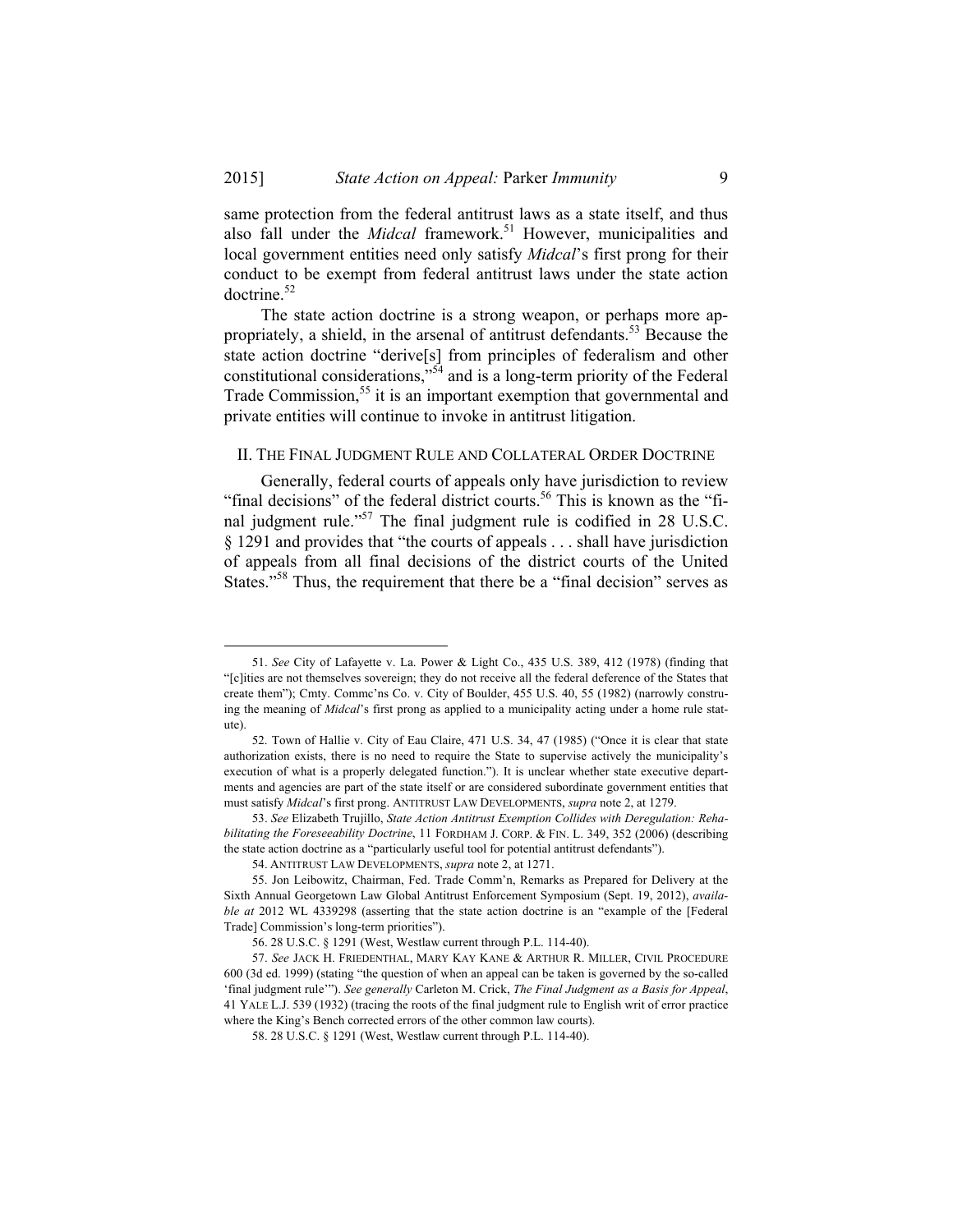a precondition to review by the federal appellate courts.<sup>59</sup> The Supreme Court has described a "final decision" as one that "ends the litigation on the merits."60 The most salient rationale underlying the final judgment rule is a desire to achieve judicial economy and efficiency.<sup>61</sup> The rule protects the appellate courts from the "intolerable burden" of reviewing countless pretrial orders and prevents parties from driving up costs by appealing every order in an effort to avoid a decision on the merits. $62$ 

Nonetheless, there is an eclectic array of statutory $^{63}$  and common law<sup>64</sup> exceptions to the final judgment rule. Perhaps the most important exception to the final judgment rule is the collateral order doctrine,<sup>65</sup> which was introduced by the Supreme Court in *Cohen v. Beneficial In-*

 62. Lloyd C. Anderson, *The Collateral Order Doctrine: A New "Serbonian Bog" and Four Proposals for Reform*, 46 DRAKE L. REV. 539, 542 (1998).

63. *See, e.g.*, 28 U.S.C. § 1292(a)(1) (West, Westlaw through P.L. 114-49 (excluding P.L. 114- 41)) (allowing appeal of interlocutory orders "granting, continuing, modifying, refusing or dissolving injunctions"); 28 U.S.C. § 1292(a)(2) (permitting appeal of interlocutory orders involving the appointment of receiverships); 28 U.S.C.  $\S$  1292(a)(3) (authorizing appeal of interlocutory orders that determine "the rights and liabilities of the parties" in admiralty cases); 28 U.S.C. § 1292(b) (providing that, despite the absence of a final judgment, a party may obtain interlocutory review of "an order not otherwise appealable" with the consent of both the trial court and the court of appeals).

 64. One judicially developed exception to the final judgment rule involves cases in which some immediate harm might occur to the appellant if review is postponed. *See Forgay*, 47 U.S. (6 How.) at 206 (allowing appeal on the ground that there would have been irreparable harm to the losing party if review was delayed and the appellant was forced to comply with the trial judge's decree).

65. *See* FRIEDENTHAL, KANE & MILLER, *supra* note 57, at 608 (stating that the collateral order doctrine is the "most widely used" judicial exception to the final judgment rule); Aaron R. Petty, *The Hidden Harmony of Appellate Jurisdiction*, 62 S.C. L. REV. 353, 387 (2010) (characterizing the collateral order doctrine as "the most significant exception to the final judgment rule"); Michael E. Solimine & Christine Oliver Hines, *Deciding to Decide: Class Action Certification and Interlocutory Review by the United States Courts of Appeals under Rule 23(F)*, 41 WM. & MARY L. REV. 1531, 1548 (2000) (describing the collateral order doctrine as a "major qualification to the final judgment rule"). However, the Supreme Court has avoided labeling the collateral order doctrine an "exception" to the final judgment rule. *See* Will v. Hallock, 546 U.S. 345, 349 (2006) (noting the collateral order doctrine is "best understood not as an exception to the 'final decision' rule laid down by Congress in [28 U.S.C.] § 1291, but as a 'practical construction' of it"); *see also* GREGORY A. CASTANIAS & ROBERT H. KLONOFF, FEDERAL APPELLATE PRACTICE AND PROCEDURE 82 (2008) (explaining that an order under the collateral order doctrine "is a species of a final judgment").

 <sup>59.</sup> *Id.* The Supreme Court encountered the concept of finality of judgments as early as 1848. *See* Forgay v. Conrad, 47 U.S. (6 How.) 201 (1848).

 <sup>60.</sup> Catlin v. United States, 324 U.S. 229, 233 (1945).

<sup>61.</sup> *See* Firestone Tire & Rubber Co. v. Risjord, 449 U.S. 368, 374 (1981) (stating that the final judgment rule "serves the important purpose of promoting efficient judicial administration"); Note, *Appealability in the Federal Courts*, 75 HARV. L. REV. 351, 351 (1961) (asserting "[t]he basic rationale of the finality rule is conservation of judicial resources" and constant interruption by interlocutory appeals "would consume trial court time, forestall the ultimate resolution of the case, and facilitate the harassment of one party by his opponent"); *infra* Part III.D for an explanation of how judicial economy is not undermined by allowing immediate appeals by governmental defendants deemed part of the state. *See generally* Gary L. Davis & Joseph E. Reber, *Cost of Appeal*, 27 MONT. L. REV. 49 (1965) (detailing costliness of appeals).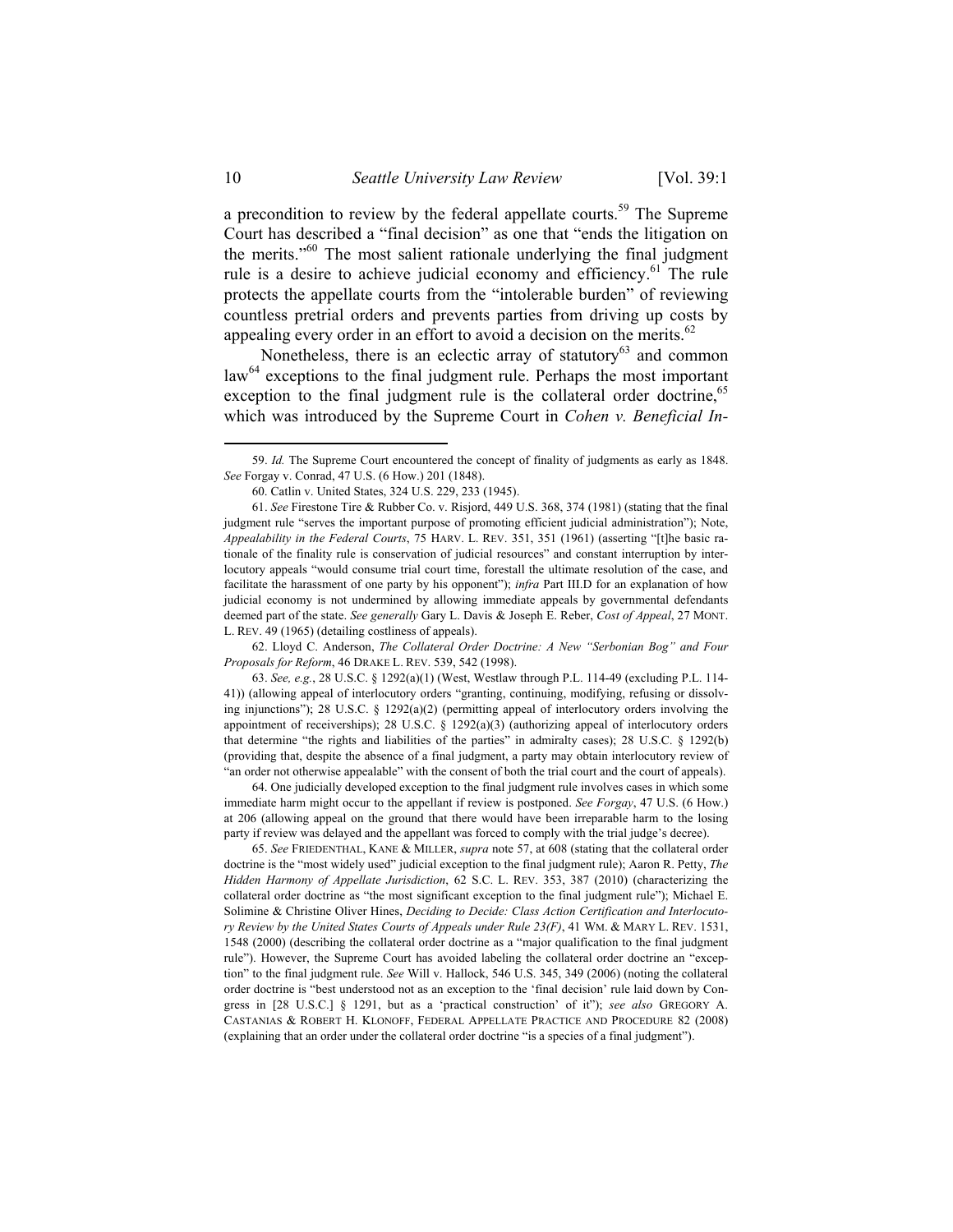dustrial Loan Corp. in 1949.<sup>66</sup> In *Cohen*, a shareholder brought a derivative action in federal court against a corporation's officers and directors under the court's diversity jurisdiction.<sup>67</sup> The company moved for an order requiring the shareholder to post security for costs, as required under a state statute.<sup>68</sup> The district court denied the motion and the corporation appealed to the Third Circuit, which ultimately concluded that the order was appealable.<sup>69</sup> The U.S. Supreme Court affirmed.<sup>70</sup> In making its ruling, the Court held that the final judgment rule, as articulated in 28 U.S.C. § 1291, did not prevent immediate review of rulings that "finally determine claims of right separable from, and collateral to, rights asserted in the action, too important to be denied review and too independent of the cause itself to require that appellate consideration be deferred until the whole case is adjudicated."71 The Supreme Court later established a three-pronged test for determining whether an order falls within this definition.<sup>72</sup>

Under the collateral order doctrine's three-pronged test, an order must "[1] conclusively determine the disputed question, [2] resolve an important issue completely separate from the merits of the action, and [3] be effectively unreviewable on appeal from a final judgment."<sup>73</sup> Each condition—conclusiveness, separability, and unreviewability—must be satisfied for the ruling to fall within the collateral order doctrine.<sup>74</sup> The Court has explicated that these three conditions are "stringent" because otherwise, "the [collateral order] doctrine will overpower the substantial finality interests [that 28 U.S.C.]  $\S$  1291 is meant to further.<sup>775</sup> In addition, the Court has emphasized that the class of orders satisfying this "stringent" test should be understood as "small," "modest," and "narrow." $76$ 

The Court has found that orders denying absolute immunity, $^{77}$  qualified immunity, $^{78}$  state sovereign immunity, $^{79}$  and federal employees'

73. *Id.*

 <sup>66.</sup> Cohen v. Beneficial Indus. Loan Corp., 337 U.S. 541, 545–47 (1949).

<sup>67.</sup> *Id.* at 543.

<sup>68.</sup> *Id.* at 544–45.

<sup>69.</sup> *Id.* at 545.

<sup>70.</sup> *Id.* at 545–47.

<sup>71.</sup> *Id.* at 546.

<sup>72.</sup> *See* Coopers & Lybrand v. Livesay, 437 U.S. 463, 468 (1978).

 <sup>74.</sup> Gulfstream Aerospace Corp. v. Mayacamas Corp., 485 U.S. 271, 276 (1988).

 <sup>75.</sup> Will v. Hallock, 546 U.S. 345, 349–50 (2006) (internal citations omitted).

<sup>76.</sup> *Id.* at 350 (internal citations omitted).

 <sup>77.</sup> Nixon v. Fitzgerald, 457 U.S. 731, 742 (1982).

 <sup>78.</sup> Mitchell v. Forsyth, 472 U.S. 511, 530 (1985).

 <sup>79.</sup> P.R. Aqueduct & Sewer Auth. v. Metcalf & Eddy, Inc., 506 U.S. 139, 144–45 (1993).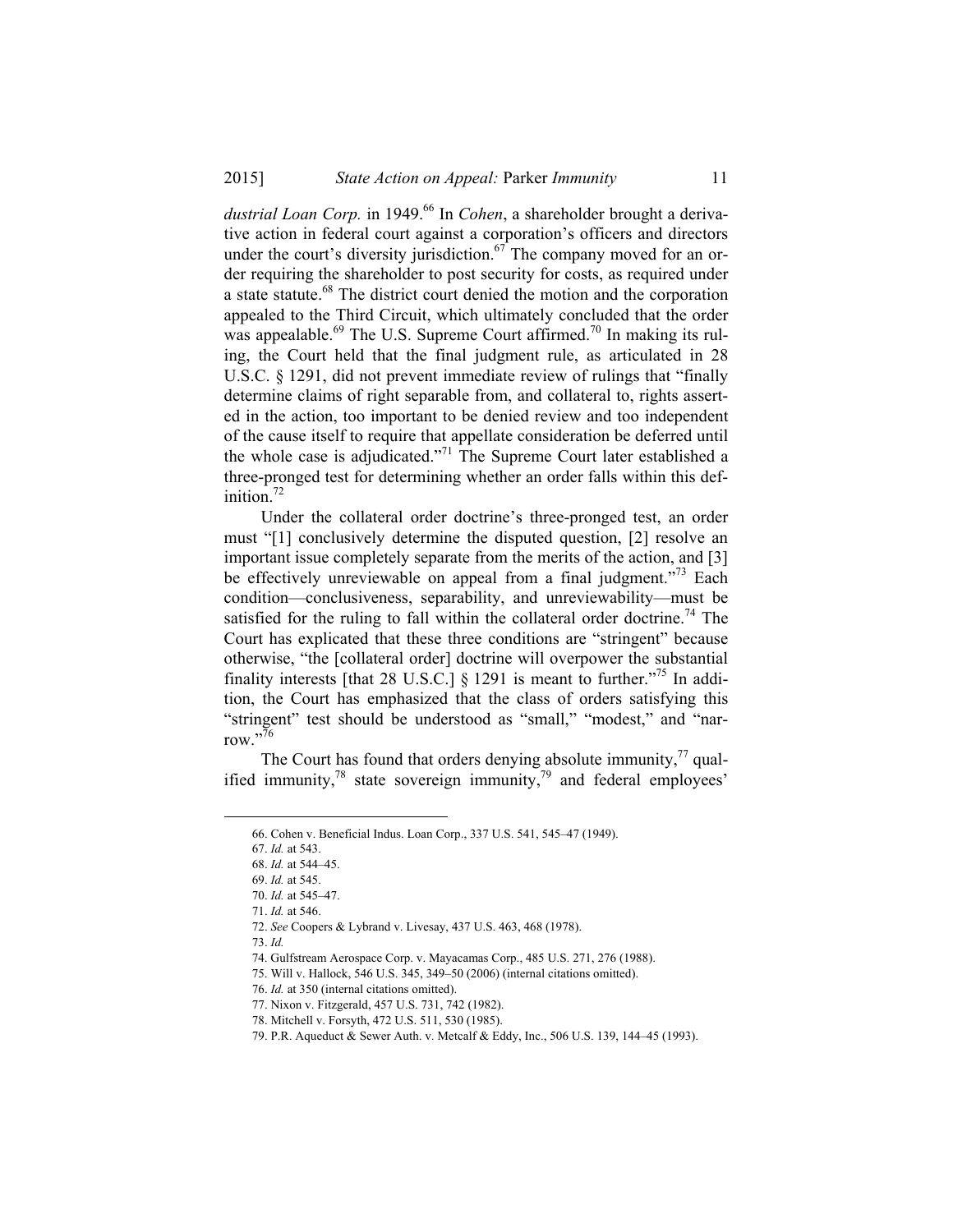claims of immunity under the Westfall  $Act^{80}$  are immediately appealable under the collateral order doctrine. The Court has also ruled that orders adverse to a criminal defendant on the defense of double jeopardy fall within the collateral order doctrine.<sup>81</sup> Conversely, orders refusing to dismiss a case on *forum non conveniens* grounds,<sup>82</sup> imposing discovery sanctions, $83$  disqualifying counsel, $84$  and declining to enforce a contractual forum selection clause<sup>85</sup> are not immediately appealable under the collateral order doctrine. Although the collateral order doctrine has been criticized by jurists<sup>86</sup> and commentators,  $87$  it nonetheless remains the "most important judicially-crafted exception to the final judgment rule"<sup>88</sup> and is a fundamental part of appellate procedure.

# III. GOVERNMENTAL ENTITIES DEEMED PART OF THE STATE

The division among federal appellate courts<sup>89</sup> over the immediate appealability of orders denying a motion to dismiss an antitrust claim under the state action doctrine is particularly acute where governmental entities are antitrust defendants.<sup>90</sup> However, orders denying *Parker* immunity to governmental entities that are deemed part of the state itself, such as certain state-level executive departments and administrative agencies,  $91$  likely fall within the "small class"<sup>92</sup> of immediately appeala-

87. *See, e.g.*, Anderson, *supra* note 62, at 540–41 (criticizing the Supreme Court's collateral order doctrine jurisprudence as confusing and causing an "explosion of purely procedural litigation over what orders are appealable"); Timothy P. Glynn, *Discontent and Indiscretion: Discretionary Review of Interlocutory Orders*, 77 NOTRE DAME L. REV. 175, 204–05 (2001) (claiming that the collateral order doctrine "has had a troubled history" and is "the most maligned of the exceptions" to the final judgment rule); Adam N. Steinman, *Reinventing Appellate Jurisdiction*, 48 B.C. L. REV. 1237, 1252–57 (2007) (discussing "three principal problems" with the collateral order doctrine).

 <sup>80.</sup> Osborn v. Haley, 549 U.S. 225, 237–40 (2007).

 <sup>81.</sup> Abney v. United States, 431 U.S. 651, 660 (1977).

 <sup>82.</sup> Van Cauwenberghe v. Biard, 486 U.S. 517, 527–30 (1988).

 <sup>83.</sup> Cunningham v. Hamilton Cnty., 527 U.S. 198, 208 (1999).

 <sup>84.</sup> Richardson-Merrell, Inc. v. Koller, 472 U.S. 424, 424–25 (1985).

 <sup>85.</sup> Lauro Lines S.R.L. v. Chasser, 490 U.S. 495, 496 (1989).

<sup>86.</sup> *See, e.g.*, Sell v. United States, 539 U.S. 166, 189 n.4 (2003) (Scalia, J., dissenting) (contending that the Court "invented" the collateral order doctrine, for which "[t]he statutory text [of 28 U.S.C. § 1291] provides no basis").

 <sup>88.</sup> Petty, *supra* note 65, at 377.

<sup>89.</sup> *See supra* text accompanying notes 15–25.

<sup>90.</sup> *See* Auraria Student Hous. at the Regency, LLC v. Campus Vill. Apartments, LLC, 703 F.3d 1147, 1151 (10th Cir. 2013) (explaining that the circuit split on the question of whether denial of *Parker* immunity is immediately appealable by private parties "is much less pronounced" than the circuit split on the question of whether denial of *Parker* immunity is immediately appealable by governmental defendants).

 <sup>91.</sup> Just as it is unclear whether actions of the governor constitute actions of the state itself, *see supra* note 49, it is unclear which state executive agencies or state regulatory bodies are part of the state. *Compare* Ajax Aluminum, Inc. v. Goodwill Indus., 564 F.Supp. 628, 629 (W.D. Mich. 1983)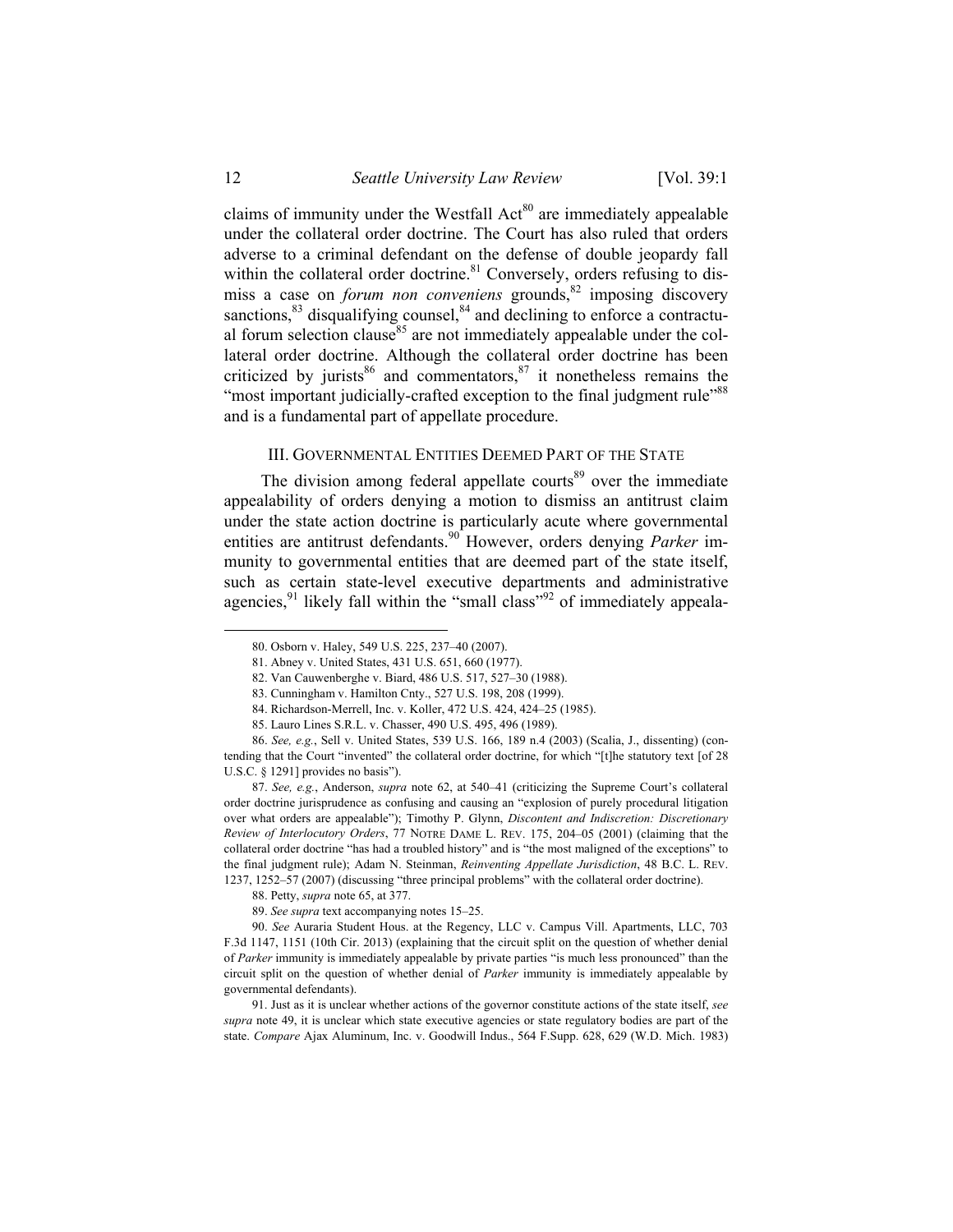ble orders because they satisfy the Supreme Court's three-pronged test for determining whether a ruling falls within the collateral order doctrine. Embedded within the larger issue of interlocutory appeals of a state action ruling as a collateral order is the "unsettled issue" of whether the state action doctrine provides immunity from suit or merely a defense to liability.93 Resolving this unsettled issue is critical to determining whether a state action ruling against the government satisfies each of the three prongs of the collateral order doctrine.<sup>94</sup>

The three prongs of the collateral order doctrine overlap,<sup>95</sup> making the doctrine extremely difficult to apply.<sup>96</sup> Despite the overlap between the three prongs, this Part analyzes each prong of the collateral order doctrine individually. Furthermore, although it is immersed in each prong,  $97$  the question of whether the state action doctrine is an immunity from suit or merely a defense to liability is most important to the third prong, the condition of unreviewability upon appeal from final judgment. Accordingly, this Part considers the application of the three-pronged test for the collateral order doctrine in the reverse order—unreviewability, separability, and conclusiveness—from which the prongs were articulated by the Supreme Court.

#### *A*. *Unreviewability*

The unreviewability prong of the collateral order doctrine is the requirement that an issue be effectively unreviewable on appeal from a final judgment.<sup>98</sup> An order is effectively unreviewable when it protects

<u> 1989 - Johann Barn, mars ann an t-Amhain ann an t-Amhain an t-Amhain an t-Amhain an t-Amhain an t-Amhain an t-</u>

<sup>(</sup>ruling that Michigan's department of labor was part of the state), *with* Midwest Constr. Co. v. Ill. Dep't of Labor, 684 F.Supp. 991, 997 (N.D. Ill. 1988) (determining Illinois's department of labor was not part of the state). The Supreme Court has not provided much guidance for distinguishing between the state itself and subordinate agencies, but has cautioned that ''[s]tate agencies are not simply by their governmental character sovereign actors for purposes of state-action immunity." N.C. State Bd. of Dental Exam'rs v. FTC, 135 S. Ct. 1101, 1111 (2015). For conflicting judicial approaches in determining whether an entity qualifies as an "arm of the state" for purposes of state sovereign immunity under the Eleventh Amendment, see *infra* note 174.

 <sup>92.</sup> Cohen v. Beneficial Indus. Loan Corp., 337 U.S. 541, 546 (1949).

 <sup>93.</sup> STATE ACTION PRACTICE MANUAL, *supra* note 7, at 156.

<sup>94.</sup> *See id.* ("If the [state action] doctrine properly immunizes a defendant from standing trial, it would follow that the denial of a defendant's preliminary motion on state action grounds is immediately appealable.").

<sup>95.</sup> *See* Palmer v. City of Chicago, 806 F.2d 1316, 1318 (7th Cir. 1986) (noting that the multipronged test for collateral orders is "redundant" and that the "[conclusiveness] 'prong' is part of the [unreviewability prong]").

<sup>96.</sup> *See Palmer*, 806 F.2d at 1318 (stating the Supreme Court's brief discussion of collateral orders in *Cohen* "has spawned an immense jurisprudence of collateral orders"); Petty, *supra* note 65, at 396.

 <sup>97.</sup> STATE ACTION PRACTICE MANUAL, *supra* note 7, at 156.

 <sup>98.</sup> Will v. Hallock, 546 U.S. 345, 349 (2006).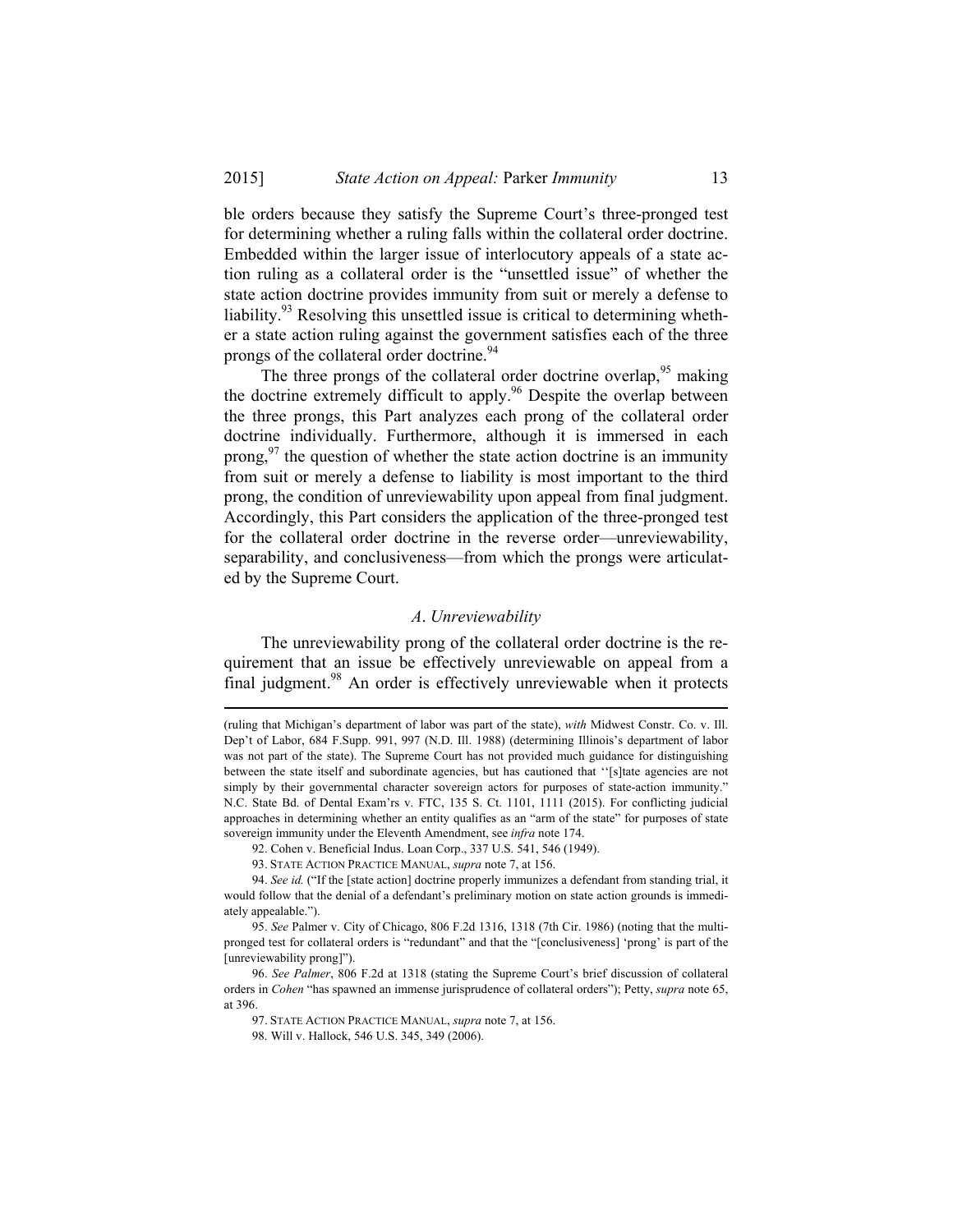an interest that would be "essentially destroyed if its vindication must be postponed until trial is completed."<sup>99</sup> One such interest is a "right not to be tried."<sup>100</sup> A denial of the right not to be tried is effectively unreviewable on appeal from a final judgment because to get to such a final judgment, the defendant must endure the trial-related burdens that the right is supposed to prohibit. In other words, a defendant's right to not stand trial cannot be effectively vindicated after the trial has occurred. Accordingly, the classic case of an issue essentially unreviewable on appeal from a final judgment is a denial of immunity.<sup>101</sup>

The Supreme Court has consistently invoked the collateral order doctrine to permit the review of orders denying immunity to governmental defendants. For example, as stated previously, the Court has found denials of executive immunity,<sup>102</sup> qualified immunity for government officials,  $^{103}$  state sovereign immunity,  $^{104}$  and federal employees' claims of immunity under the Westfall Act<sup>105</sup> to be immediately appealable under the collateral order doctrine. Because the immunity theory has been so favorably received under the collateral order doctrine, one commentator noted that the Supreme Court has "narrowed the scope of the doctrine to the point where today it is largely limited to immunities from trial" and that "nearly all other [types of] orders . . . [are] excluded from the collateral order club."106 In contrast to an order denying immunity from suit, the rejection of a defense to a claim is not effectively unreviewable on appeal from a final judgment because a finding of liability can be reversed on appeal.<sup>107</sup> Determining whether the state action doctrine is an immunity from suit or merely a defense to liability is, therefore, critical to establishing whether the unreviewability prong of the collateral order doctrine is satisfied.

 <sup>99.</sup> Lauro Lines S.R.L. v. Chasser, 490 U.S. 495, 499 (1989).

 <sup>100.</sup> Midland Asphalt Corp. v. United States, 489 U.S. 794, 800 (1989).

 <sup>101.</sup> DANA LIVINGSTON COBB, INTERLOCUTORY APPEALS AND MANDAMUS IN FEDERAL COURT 4 (2004), *available at* http://www.adjtlaw.com/assets/Federal%20Interloc%20Appeal%20 and%20Mandamus%20UT%20App%202004.pdf.

 <sup>102.</sup> Nixon v. Fitzgerald, 457 U.S. 731, 742 (1982).

 <sup>103.</sup> Mitchell v. Forsyth, 472 U.S. 511, 530 (1985).

 <sup>104.</sup> P.R. Aqueduct & Sewer Auth. v. Metcalf & Eddy, Inc., 506 U.S. 139, 144–45 (1993).

 <sup>105.</sup> Osborn v. Haley, 549 U.S. 225, 237–40 (2007).

 <sup>106.</sup> Petty, *supra* note 65, at 362, 384.

<sup>107.</sup> *See Mitchell*, 472 U.S. at 526 (accentuating that the right not to stand trial is an immunity from suit, not a "mere defense to liability" and that such an entitlement is "effectively lost if a case is erroneously permitted to go to trial").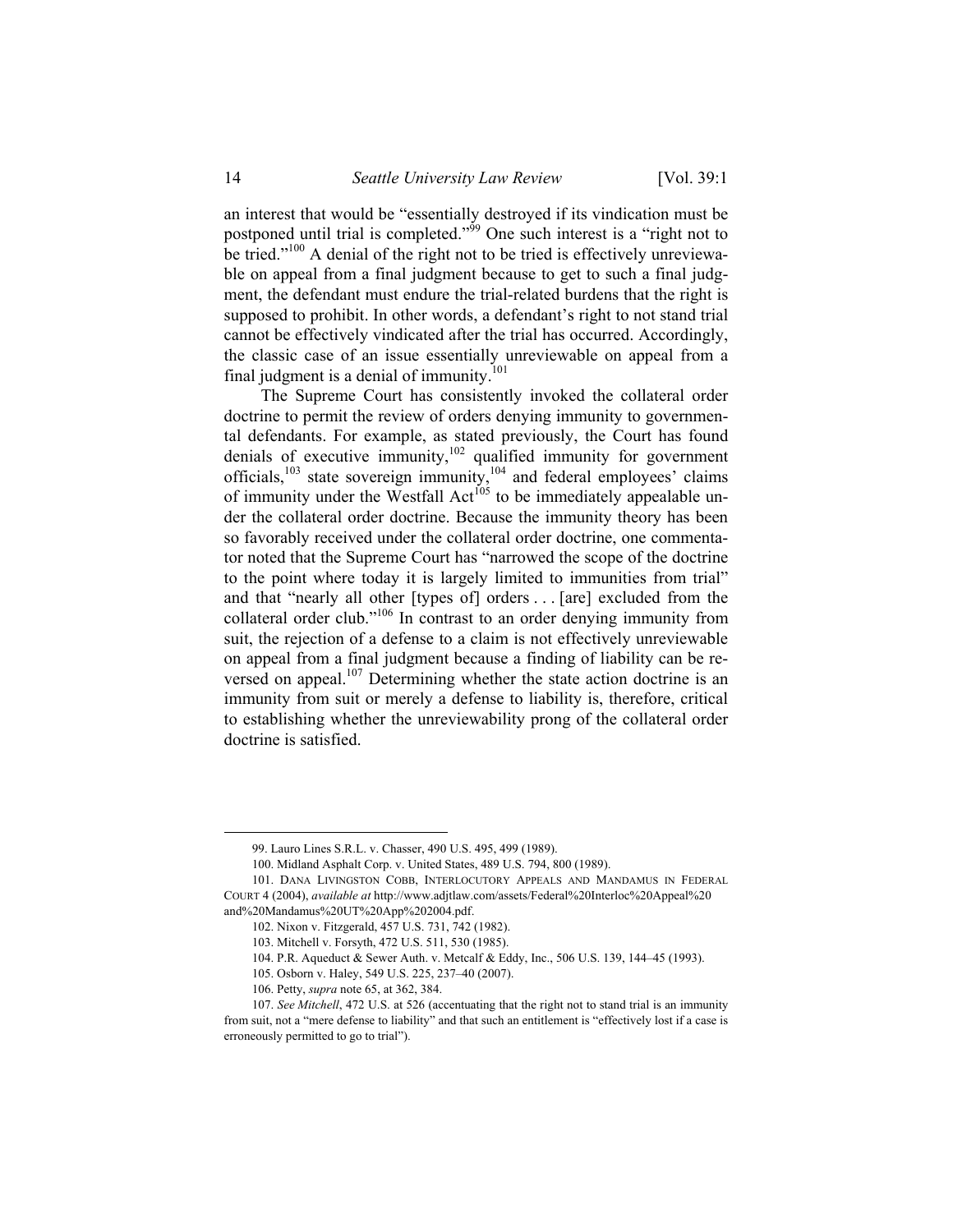## 1. State Sovereignty and Federalism as Evidence of Immunity

This Article asserts that the state action doctrine is an immunity from suit for governmental defendants deemed part of the state and not merely a defense to liability. Concededly, the Supreme Court's own characterization of the state action doctrine is not very helpful in determining whether the doctrine operates as an immunity or a defense.<sup>108</sup> The Court has used a variety of terms to describe the state action doctrine. For example, the Court has alternated between calling the *Parker* protection an "immunity"<sup>109</sup> and an "exemption."<sup>110</sup> Some commentators, however, have suggested that the terms "*Parker* immunity" and "state action immunity" are nothing more than misnomers.<sup>111</sup> Indeed, Justice Brennan in his dissent in *Mitchell v. Forsyth*—a case approving the immediate appealability of an order denying qualified immunity to governmental officials—questioned the accuracy of the term "state action immunity."112

Despite these views, the constitutional principles underlying the state action doctrine demonstrate that the term "*Parker* immunity" is not a misnomer and accurately describes a right to be free from suit. In this regard, state sovereignty and federalism form a strong basis for the state action doctrine.113 The Court in *Parker v. Brown* explicated that "[i]n a

 <sup>108.</sup> STATE ACTION PRACTICE MANUAL, *supra* note 7, at 2 n.7 (noting "the lack of a uniform characterization of the state action doctrine by the courts").

<sup>109.</sup> *See, e.g.*, FTC v. Phoebe Putney Health Sys., Inc., 133 S. Ct. 1003, 1010 (2013) (using the term "state-action immunity"); City of Columbia v. Omni Outdoor Adver., Inc., 499 U.S. 365, 370 (1991) (using the term "*Parker* immunity" to refer to the state action doctrine); Cal. Retail Liquor Dealers Ass'n v. Midcal Aluminum, Inc., 445 U.S. 97, 105 (1980) (using the phrase "standards for antitrust immunity under *Parker v. Brown*"); City of Lafayette v. La. Power & Light Co., 435 U.S. 389, 412, 415 (1978) (also using "*Parker* immunity" to refer to the state action doctrine).

<sup>110.</sup> *See, e.g.*, Town of Hallie v. City of Eau Claire, 471 U.S. 34, 37 (1985) (using the term "state action exemption"); Cmty. Commc'ns Co. v. City of Boulder, 455 U.S. 40, 50 (1982) (using the term "*Parker* exemption"); *see also* Hoover v. Ronwin, 466 U.S. 558, 573 (1984) (using the phrase "exempt from Sherman Act liability").

<sup>111.</sup> *See, e.g.*, Randall S. Abate & Mark E. Bennett, *Constitutional Limitations on Anticompetitive State and Local Solid Waste Management Schemes: A New Frontier in Environmental Regulation*, 14 YALE J. ON REG. 165, 174 (1997) (deeming the term "state action immunity" a "misnomer"); *see also* Duke & Co. Inc. v. Foerster, 521 F.2d 1277, 1279 n.5 (1975) (acknowledging the uncertainty in the proper characterization of the state action doctrine and that the issue "may be open to question").

<sup>112.</sup> *See Mitchell*, 472 U.S. at 552–53 n.8 (1985) (Brennan, J., dissenting) (stating "numerous legal rights traditionally recognized as immunities include . . . the state-action immunity in antitrust law" but doubting "that the ordinary characterization of a wide variety of legal claims as 'immunities' establishes that trial court orders rejecting such claims are necessarily unreviewable at the termination of proceedings").

<sup>113.</sup> *Omni Outdoor Adver*., 499 U.S. at 370 (asserting the state action doctrine relies on "principles of federalism and state sovereignty"); *see* STATE ACTION PRACTICE MANUAL, *supra* note 7, at 1–2 ("At its heart, the state action doctrine respects the reserved authority of the several states to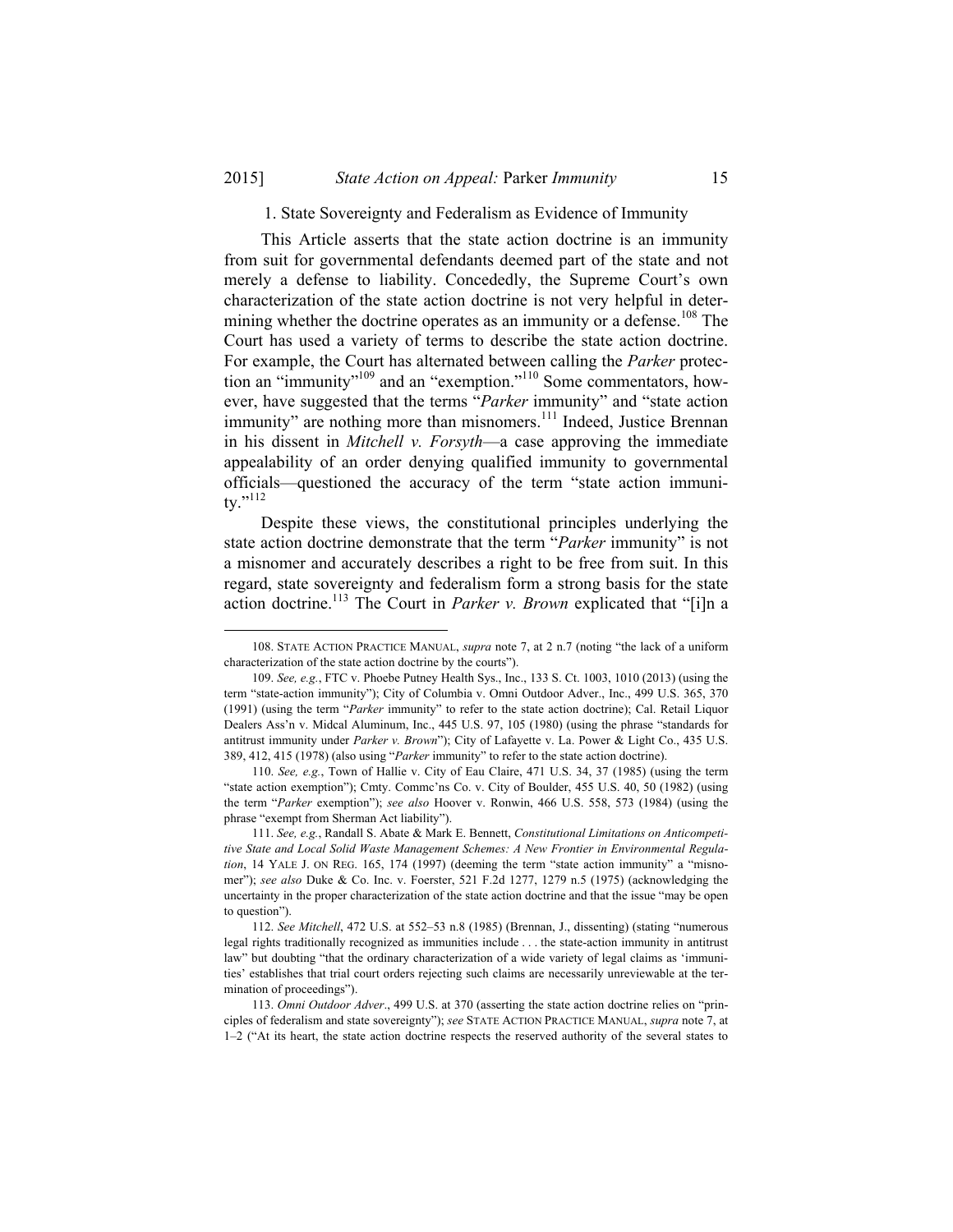dual system of government in which, under the Constitution, the states are sovereign, save only as Congress may constitutionally subtract from their authority, an unexpressed purpose to nullify a state's control over its officers and agents is not lightly to be attributed to Congress."<sup>114</sup> Thus, the Court reasoned that, in light of states' sovereign status and principles of federalism, Congress would not have intruded on states prerogatives through the Sherman Act without expressly saying so.<sup>115</sup>

Subsequent Supreme Court decisions have recognized<sup>116</sup> and accepted<sup>117</sup> the constitutional principles of state sovereignty and federalism as a justification for the state action doctrine. Notably, in its most recent state action decision, *North Carolina State Board of Dental Examiners v. FTC*, the Supreme Court recognized that "the Sherman Act confers immunity on the States' own anticompetitive policies out of respect for federalism."<sup>118</sup> Even the FTC has acknowledged that the state action doctrine is rooted in the constitutional notions of federalism and state sovereignty.<sup>119</sup> The Court's steadfast justification of the state action doctrine on federalism and state sovereignty grounds,<sup>120</sup> therefore, proves that the doctrine is an immunity from suit.

116. *See, e.g.*, Town of Hallie v. City of Eau Claire, 471 U.S. 34, 38 (1985) ("In *Parker*, relying on principles of federalism and state sovereignty, the Court refused to construe the Sherman Act as applying to the anticompetitive conduct of a State acting through its legislature"); FTC v. Ticor Title Ins. Co., 504 U.S. 621, 633 (1992) (asserting "[o]ur decision [in *Parker*] was grounded in principles of federalism").

117. *See, e.g.*, *Omni Outdoor Adver.*, 499 U.S. at 372 (concluding that "in order to prevent *Parker* from undermining the very interests of federalism it is designed to protect, it is necessary to adopt a concept of authority broader than what is applied to determine the legality of the municipality's action under state law").

118. N.C. State Bd. of Dental Exam'rs v. FTC, 135 S.Ct. 1101, 1110 (2015).

 119. FTC OFFICE OF POLICY PLANNING, REPORT OF THE STATE ACTION TASK FORCE 5 (2003), *available at* http://www.ftc.gov/os/2003/09/stateactionreport.pdf (recognizing that "[t]his refrain [respecting state sovereignty in our dual system of government] runs through Supreme Court jurisprudence up through its most recent state action opinion").

120. *See supra* notes 113–118 and accompanying text; *see also* Daniel J. Gifford, *Federalism, Efficiency, the Commerce Clause, and the Sherman Act: Why We Should Follow a Consistent Free-Market Policy*, 44 EMORY L.J. 1227, 1242 (1995) (opining that "the state-action antitrust exemption has always been justified primarily on the grounds of federalism"); Jean Wegman Burns, *Embracing Both Faces of Antitrust Federalism:* Parker *and* ARC America Corp, 68 ANTITRUST L.J.

<sup>&</sup>lt;u> 1989 - Johann Stein, marwolaethau a bhann an t-Amhain an t-Amhain an t-Amhain an t-Amhain an t-Amhain an t-A</u> regulate economic activity within their respective borders as against the power of Congress to regulate interstate commerce.").

 <sup>114.</sup> Parker v. Brown, 317 U.S. 341, 351 (1943).

 <sup>115.</sup> *Id.* The state action doctrine's logic has even been invoked to restrict the FTC's rulemaking authority to abrogate state regulations. *See* Cal. State Bd. of Optometry v. FTC, 910 F.2d 976, 978 (D.C. Cir. 1990). In that case, the D.C. Circuit struck down an FTC rule that created a defense to any state proceeding brought against an optometrist for violating certain state restrictions upon the practice of optometry. The court directly relied upon state action cases to conclude that a federal agency "may not exercise authority over States as sovereigns unless that authority has been unambiguously granted to it." *Id.* at 982.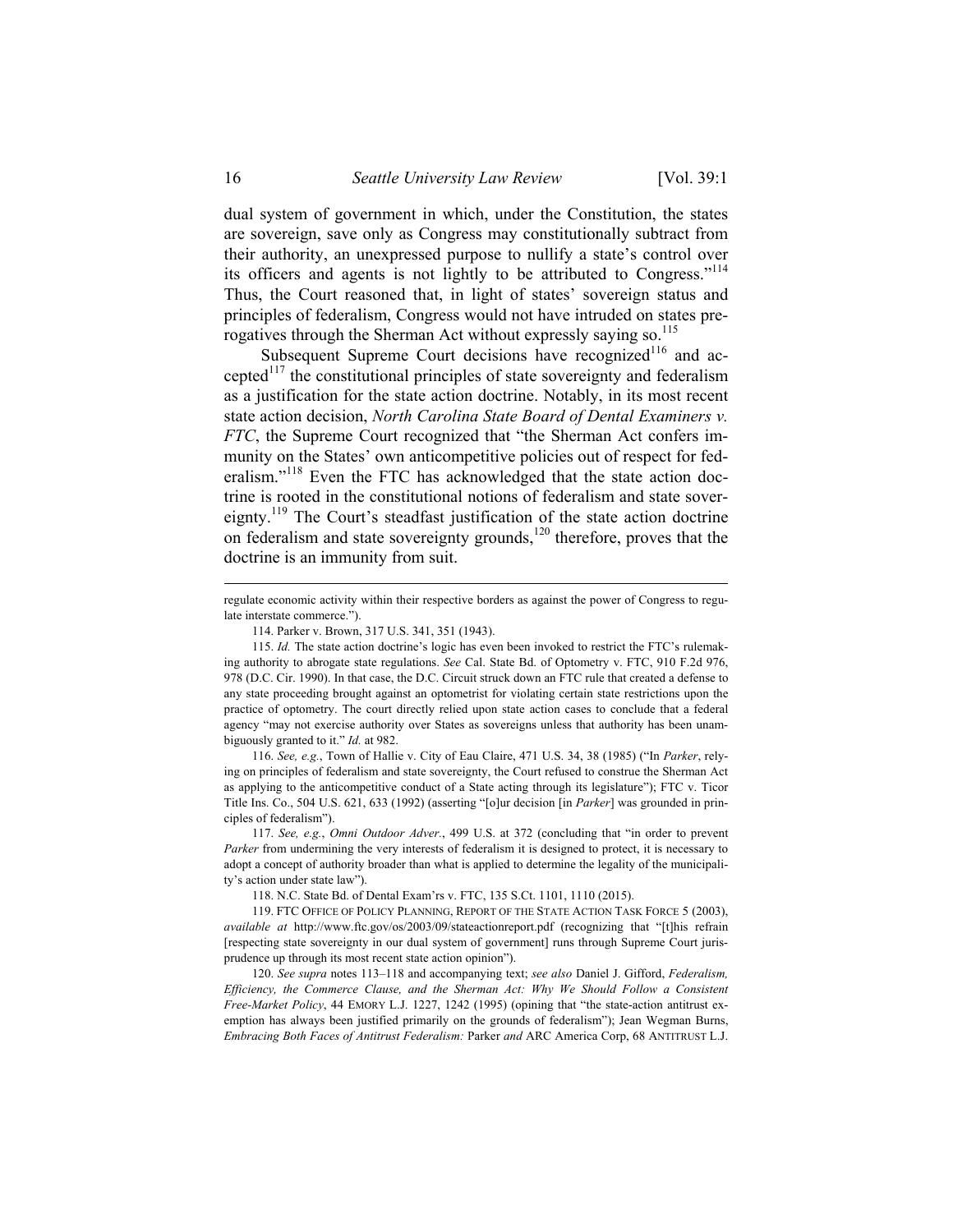Like its interpretation of the state action doctrine, the Court's interpretation of the Eleventh Amendment has also been guided by the concepts of state sovereignty and the balance of power between the states and the federal government.<sup>121</sup> For example, in *Puerto Rico Aqueduct & Sewer Authority v. Metcalf & Eddy, Inc.*, the Court held that a denial of Eleventh Amendment immunity was immediately appealable under the collateral order doctrine because of the importance of protecting a state's dignitary interests.<sup>122</sup> Because the Court's interpretation of the scope of the state action doctrine and Eleventh Amendment rely on the common interests of federalism and state sovereignty, they should be analyzed similarly. Thus, like denial of Eleventh Amendment immunity, denials of *Parker* immunity for governmental defendants should be immediately appealable under the collateral order doctrine.

Additionally, in attempting to articulate a line between cases that involve collateral orders and those that do not, the Supreme Court has stated, "it is not mere avoidance of a trial, but avoidance of a trial that would imperil a substantial public interest, that counts when asking whether an order is 'effectively' unreviewable if review is to be left until later."<sup>123</sup> The Court explained that a party asserting that an order is effectively unreviewable upon final judgment because of a right not to go to

<u> 1989 - Johann Stein, marwolaethau a bhann an t-Amhain an t-Amhain an t-Amhain an t-Amhain an t-Amhain an t-A</u>

<sup>29, 29 (2000) (&</sup>quot;Beginning with its 1943 decision in *Parker v. Brown*, the Supreme Court has used federalism principles to define the scope of the federal antitrust laws and to protect state activity in the same area") (footnote omitted). Interestingly, some scholars criticize the state action doctrine for failing to promote economic efficiency, which they posit, is a fundamental goal of federalism itself. *See, e.g.*, Robert P. Inman & Daniel L. Rubinfield, *Making Sense of the Antitrust State-Action Doctrine: Balancing Political Participation and Economic Efficiency in Regulatory Federalism*, 75 TEX. L. REV. 1203, 1207 (1997) (contending that "[f]ederalism's goal of economic efficiency . . . is not well protected by present state-action doctrine"); *see also* John Shepard Wiley Jr., *Revision and Apology in Antitrust Federalism*, 96 YALE L.J. 1277, 1280 (1987) (arguing that the current state action doctrine is "irrational antitrust policy" and "offend[s] every antitrust goal").

<sup>121.</sup> *See* Fed. Mar. Comm'n v. S.C. State Ports Auth., 535 U.S. 743, 751 (2002) (asserting that "[d]ual sovereignty is a defining feature of our Nation's constitutional blueprint" and states "did not consent to become mere appendages of the Federal Government") (internal citations omitted); Alden v. Maine, 527 U.S. 706, 709 (1999) ("Federalism requires that Congress accord States the respect and dignity due them as residuary sovereigns and joint participants in the Nation's governance."); Stewart A. Baker, *Federalism and the Eleventh Amendment*, 48 U. COLO. L. REV. 139, 172 (1977) (noting that "[c]onsiderations of federalism seem to underlie all aspects of the [E]leventh [A]mendment"). *See generally* Richard H. Fallon, Jr., *The "Conservative" Paths of the Rehnquist Court's Federalism Decisions*, 69 U. CHI. L. REV. 429, 439, 457 (2002) (exploring the "role of sovereign immunity in the Court's federalism agenda" and noting that a "prominent line" of "federalism cases involves the Eleventh Amendment and state sovereign immunity").

 <sup>122.</sup> P.R. Aqueduct & Sewer Auth. v. Metcalf & Eddy, Inc., 506 U.S. 139, 147 (1993) (ruling that states "may take advantage of the collateral order doctrine to appeal a district court order denying a claim of Eleventh Amendment immunity").

 <sup>123.</sup> Will v. Hallock, 546 U.S. 345, 353 (2006) (quoting Coopers & Lybrand v. Livesay, 437 U.S. 463, 468 (1978)).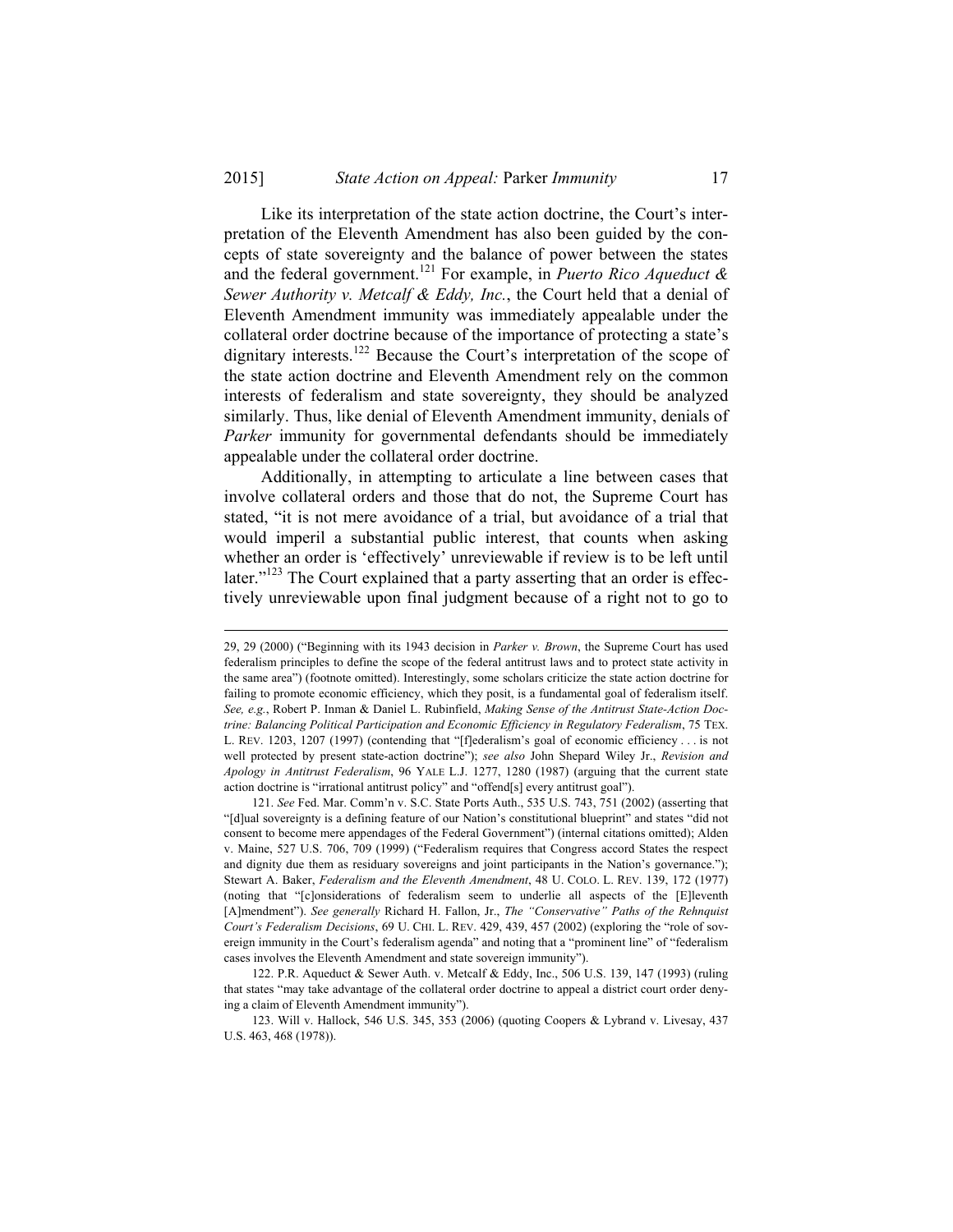trial must identify "some particular value of a high order . . . in avoiding trial."124 The Court identified "respecting a State's dignitary interests" as a "particular value of a high order."125 Because the state action doctrine protects important dignitary and public interests, which would be lost if an antitrust suit against a state or an entity deemed part of the state is allowed to proceed to trial, $126$  denial of an order to dismiss is effectively unreviewable after trial.

State action immunity is analogous to Eleventh Amendment immunity because each is designed "to prevent the indignity of subjecting a State to the coercive process of judicial tribunals . . . and to ensure that the States' dignitary interests can be fully vindicated."127 In fact, antitrust lawsuits that are allowed to proceed against a state are more offensive to a state's dignitary interests than other types of lawsuits because of the costliness of antitrust litigation.<sup>128</sup> Forcing state governmental defendants to undergo a costly trial process is unfair and incompatible with the spirit of the Eleventh Amendment and *Parker* immunity. Just as orders denying Eleventh Amendment immunity are immediately appealable under the collateral order doctrine,<sup>129</sup> so too should rulings denying *Parker* immunity be immediately appealable under the doctrine.

# 2. Challenges to Characterizing the State Action Doctrine as Something Other Than an Immunity

Despite the similarities between the Eleventh Amendment and the state action doctrine, some circuits have found rulings denying state action immunity not immediately appealable under the collateral order doctrine. These courts maintain that the Court in *Parker v. Brown* was simply construing the Sherman Act, rather than "identify[ing] or articulat[ing] a constitutional or common law 'right not to be tried,'"130 and point to the following passage from *Parker* for support:

<sup>124.</sup> *Id.* at 352.

<sup>125.</sup> *Id.* (citing *P.R. Aqueduct & Sewer Auth.*, 506 U.S. at 146).

 <sup>126.</sup> However, the state action doctrine does not protect these same important interests if suit against a municipality or other governmental entity not deemed part of the state is allowed to proceed to trial. *See infra* Part IV.A.

 <sup>127.</sup> Martin v. Mem'l Hosp., 86 F.3d 1391, 1395–96 (5th Cir. 1996) (citing *P.R. Aqueduct & Sewer Auth.*, 506 U.S. at 146).

<sup>128.</sup> *See* Bell Atl. Corp. v. Twombly, 550 U.S. 544, 558 (2007) (noting that "proceeding to antitrust discovery can be expensive"); *see also* William Kolasky, *Antitrust Litigation: What's Changed in Twenty-Five Years?*, 27 ANTITRUST 9, 15 (2012) (explaining that "e-discovery has been one of the main reasons antitrust litigation has become increasingly expensive, both for plaintiffs and defendants").

 <sup>129.</sup> *P.R. Aqueduct & Sewer Auth.*, 506 U.S. at 147.

 <sup>130.</sup> S.C. State Bd. of Dentistry v. FTC, 455 F.3d 436, 444 (4th Cir. 2006).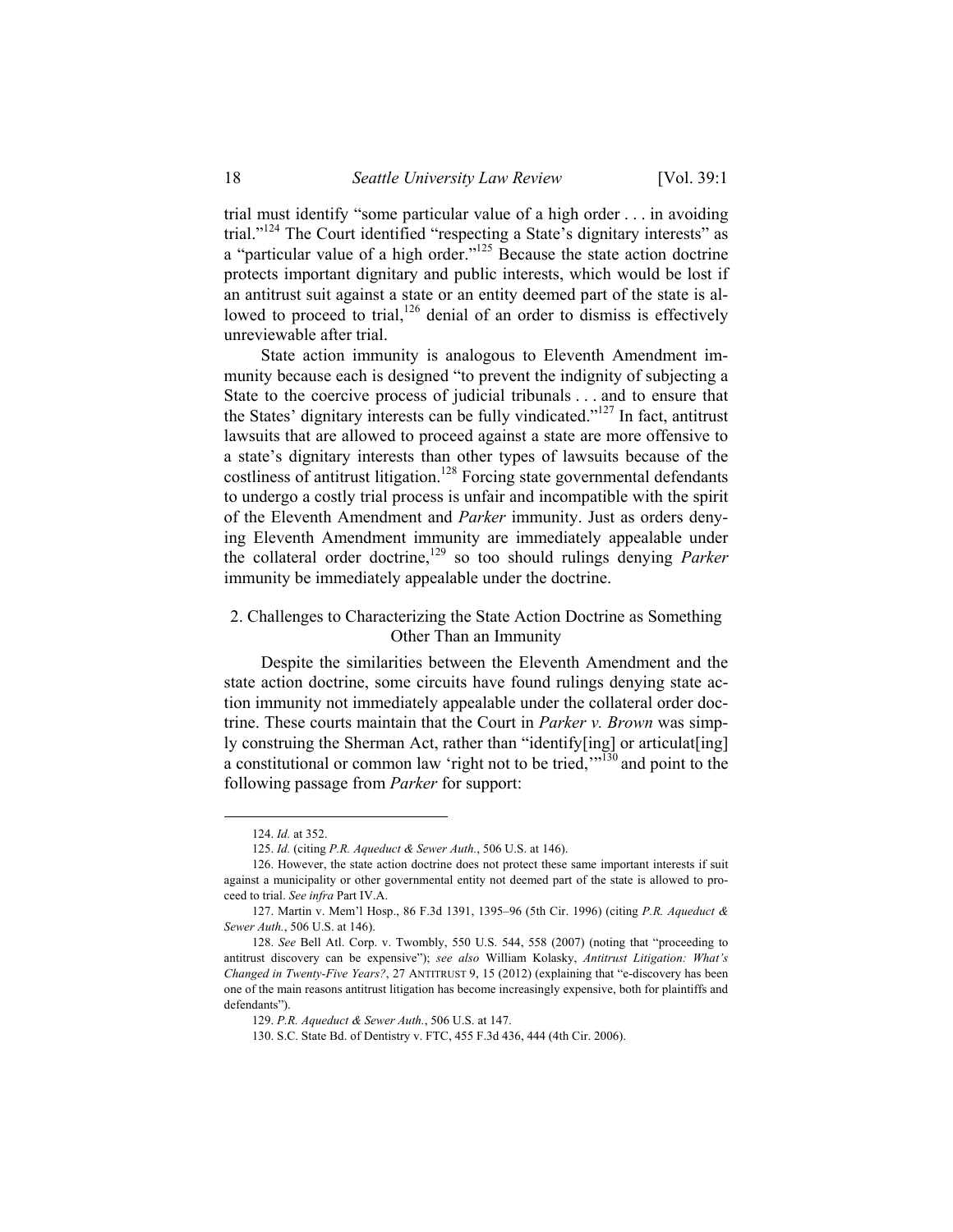We find nothing in the language of the Sherman Act or in its history which suggests that its purpose was to restrain a state or its officers or agents from activities directed by its legislature. In a dual system of government in which, under the Constitution, the states are sovereign, save only as Congress may constitutionally subtract from their authority, an unexpressed purpose to nullify a state's control over its officers and agents is not lightly to be attributed to Congress. 131

However, such reasoning seems unsound and tends to ignore the similar justification of protecting the state's dignitary interests underlying the Court's interpretation of the Eleventh Amendment and the state action doctrine. Alternatively, it appears as if the Court was creating a common law right not to be tried.

Some scholars observe that the Court in *Parker* went out of its way to create the state action doctrine and that the Court "displayed extraordinary confidence and willingness to make law in *Parker*.<sup>7132</sup> One possible explanation as to why the Court went out of its way to create the state action doctrine is that the Court recognized the importance of state sovereignty as well as federalism and felt the need to articulate these principles in the context of antitrust law. Consequently, the argument that the state action doctrine is not an immunity because the Court in *Parker* did not expressly articulate "a constitutional or common law right not to be tried" conveniently overlooks the important, parallel rationales underlying both the state action doctrine and Eleventh Amendment immunity.<sup>133</sup>

Despite what some commentators have asserted, $134$  the term "immunity" is not a misnomer when the state action doctrine protects governmental defendants that are deemed part of the state itself. In fact, the term "exemption" is rather inappropriate<sup>135</sup> and "[r]eference to the *Parker* doctrine as the 'state-action exemption' is a confusing misuse of the

 <sup>131.</sup> Parker v. Brown, 317 U.S. 341, 350–51 (1943); *see* Acoustic Sys. Inc. v. Wenger Corp., 207 F.3d 287, 292 n.3 (5th Cir. 2000) (claiming the term "state action immunity" is "actually a misnomer because the doctrine is but a recognition of the limited reach of the Sherman Act"); *see also* Surgical Care Ctr. of Hammond, L.C. v. Hosp. Serv. Dist. No. 1, 171 F.3d 231, 234 (5th Cir. 1999) (stating "[w]hile thus a convenient shorthand, '*Parker* immunity' is more accurately a strict standard for locating the reach of the Sherman Act").

<sup>132.</sup> *See, e.g.*, John Shepard Wiley Jr., *A Capture Theory of Antitrust Federalism*, 99 HARV. L. REV. 713, 715–17 (1986).

<sup>133.</sup> *See supra* Part III.A.1.

<sup>134.</sup> *See supra* notes 110–112 and accompanying text.

 <sup>135.</sup> *See* Ricardo J. Bascuas, Note, *Cheaters, Not Criminals: Antitrust Invalidation of Statutes Outlawing Sports Agent Recruitment of Student Athletes*, 105 YALE L.J. 1603, 1622 (1996).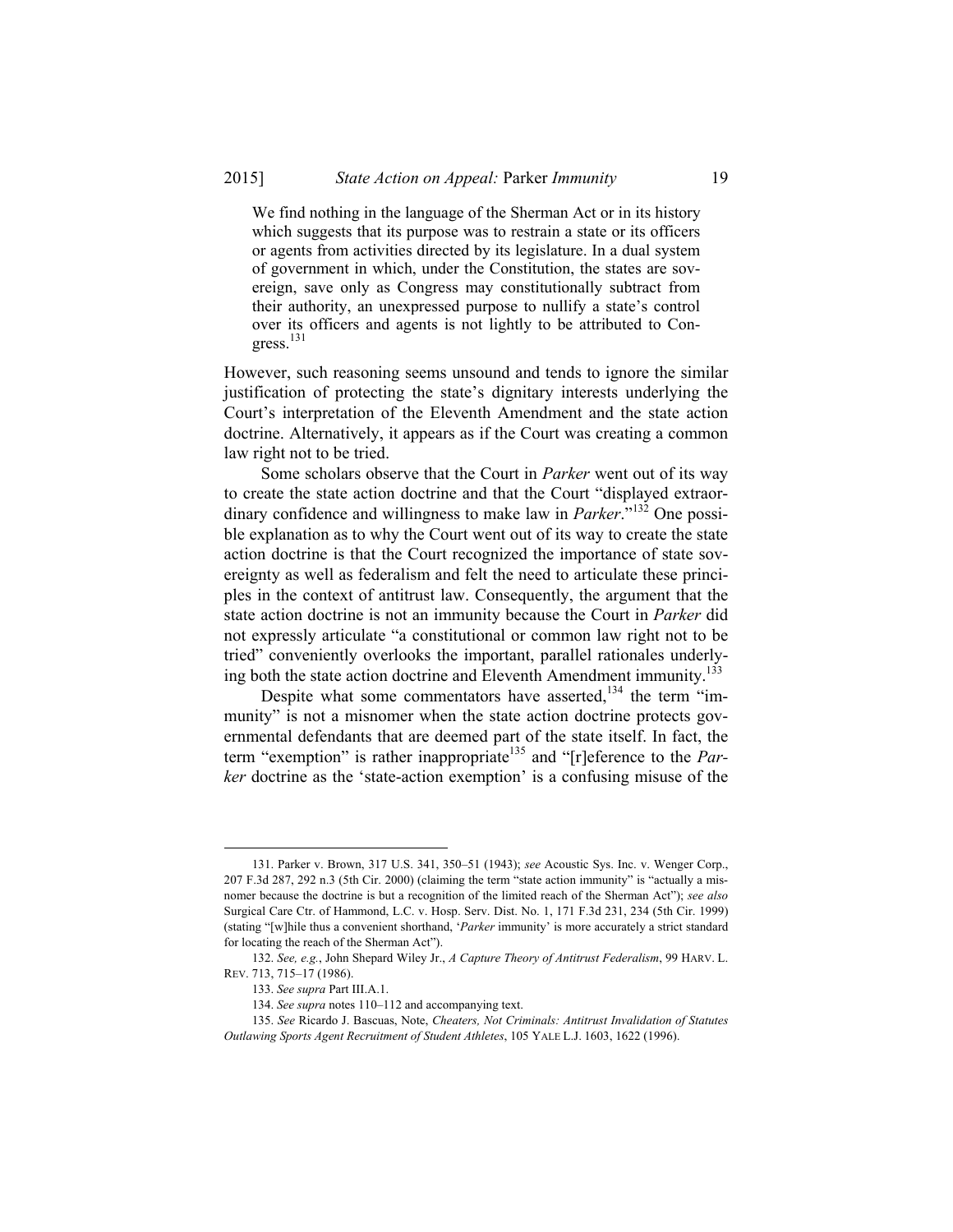term 'exemption.'"136 The Court in *Parker* concluded that Congress did not intend to apply antitrust laws to conduct sanctioned by state governments.<sup>137</sup> Characterizing the state action doctrine as an "exemption" is, therefore, inaccurate because conduct that does not violate an act hardly needs to be exempted from its operation.<sup>138</sup>

 One influential antitrust treatise has asserted that the "*Parker*  doctrine is designed to be an immunity, not merely a defense that can be offered at trial."139 This statement makes sense in light of the fact that the state action doctrine—like the Eleventh Amendment<sup>140</sup>—has consistently been viewed through the lens of federalism and state sovereignty by the Supreme Court.<sup>141</sup> Therefore, like the Eleventh Amendment, the state action doctrine should be considered an immunity in the context of litigation involving state governmental defendants. The unreviewability prong of the collateral order doctrine is frequently found to be met in cases where an immunity is asserted because "the bell could not be un-rung' if the parties had to wait for an appeal from a final judgment."<sup>142</sup> Because the state action doctrine is in fact an immunity from suit and not merely a defense to liability, *Parker* immunity satisfies the unreviewability prong of the collateral order doctrine.

#### *B. Separability*

*Parker* immunity similarly satisfies the separability prong of the collateral order doctrine, which requires that a ruling resolve an important issue completely separate from the merits of the action.<sup>143</sup> This is

 140. Fed. Mar. Comm'n v. S.C. State Ports Auth., 535 U.S. 743, 756 (2002) (quoting P.R. Aqueduct & Sewer Auth. v. Metcalf & Eddy, Inc., 506 U.S. 139, 146 (1993)) (stating the "central purpose" of the sovereign immunity doctrine "is to 'accord the States the respect owed them as' joint sovereigns"); *see* Younger v. Harris, 401 U.S. 37, 44 (1971) (noting state sovereign immunity is a fundamental principle of "Our Federalism"); John Evans Taylor, Note, *Express Waiver of Eleventh Amendment Immunity*, 17 GA. L. REV. 513, 520–21 (1983) (stating that common law sovereign immunity principles have informed the Eleventh Amendment doctrine and that "courts treat the [E]leventh [A]mendment as a tool of federalism").

 <sup>136.</sup> Kenneth J. King, Note, *The Preemption Alternative to Municipal Antitrust Liability*, 51 GEO. WASH. L. REV. 145, 145 n.5 (1982).

 <sup>137.</sup> Parker v. Brown, 317 U.S. 341, 350–51 (1943).

 <sup>138.</sup> Paul E. Slater, *Antitrust and Government Action: A Formula for Narrowing* Parker v. Brown, 69 NW. U. L. REV. 71, 72 n.4 (1974).

 <sup>139.</sup> PHILLIP E. AREEDA & HERBERT HOVENKAMP, FUNDAMENTALS OF ANTITRUST LAW, § 2.04b, at 2-50 (4th ed. 2011). *But see* ANTITRUST LAW DEVELOPMENTS, *supra* note 2, at 1272 (characterizing the state action doctrine as an "affirmative defense").

<sup>141.</sup> *See* Lopatka & Page, *supra* note 4, at 277 ("Oddly, the Court has never explained why federalism dictates the specific form of the [state action] doctrine that has taken shape over the years.").

 <sup>142.</sup> CASTANIAS & KLONOFF, *supra* note 65, at 85.

 <sup>143.</sup> Will v. Hallock, 546 U.S. 345, 349 (2006).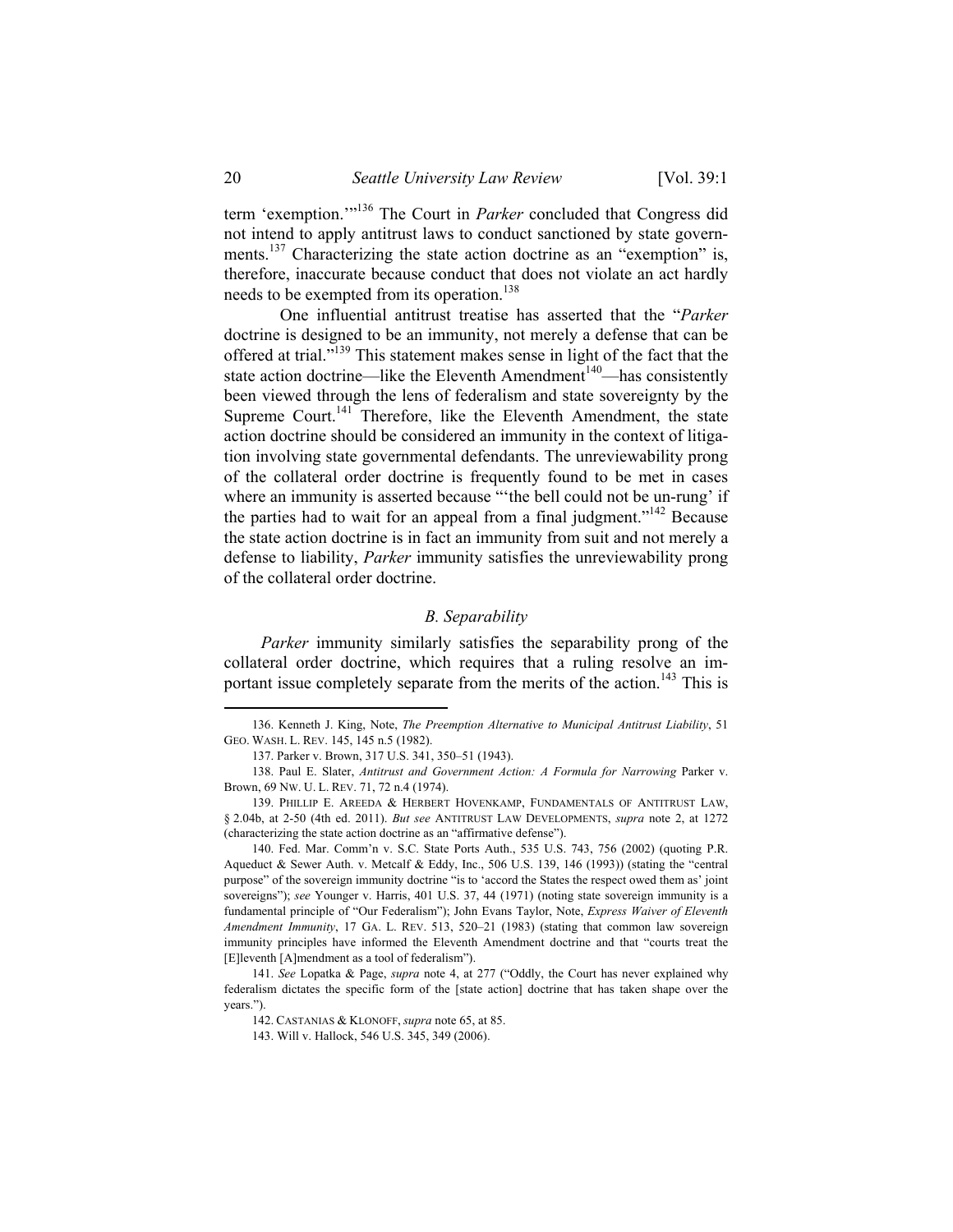the requirement that an order address a "collateral" issue.<sup>144</sup> The "textbook case" of a collateral issue is a defense of immunity from suit.<sup>145</sup> For example, determinations of *Parker* immunity involving governmental defendants deemed part of the state require an inquiry completely separate from the merits of the underlying issue of whether an antitrust violation occurred.146 State action determinations for government entities that are deemed part of the state only involve a discrete issue of law: Whether the action is that of a state acting as a sovereign?<sup>147</sup> Thus, a determination of *Parker* immunity for governmental defendants deemed part of the state can be resolved without an elaborate inquiry into the merits of the underlying antitrust action.<sup>148</sup> Even courts that have found a denial of *Parker* immunity not immediately appealable recognize that state action doctrine analysis is separable from the merits of an antitrust action when the defendant is a government entity that is part of the state.<sup>149</sup>

In addition, the Supreme Court has gone out if its way to find that different types of immunity satisfy the collateral order doctrine's "completely separate from the merits" condition. For example, in *Mitchell v. Forsyth*, the Court plainly altered the "completely separate from the merits" prong to find qualified immunity immediately appealable.<sup>150</sup> The Court asserted that the second prong of the collateral order doctrine was satisfied because the issue of immunity was "conceptually distinct" from the merits.151 This "significant and unclarified dilution of the separability

 <sup>144.</sup> CASTANIAS & KLONOFF, *supra* note 65, at 84.

<sup>145.</sup> *Id.*; *see* Petty, *supra* note 65, at 399 (averring "that a right not to stand trial passes th[e] test" of being an issue completely separate from the merits).

<sup>146.</sup> *See* AREEDA & HOVENKAMP, *supra* note 1, ¶ 228a, at 227 (stating "[i]t bears emphasis that the absence of an immunity does not indicate the presence of an antitrust offense").

<sup>147.</sup> *See* Hoover v. Ronwin, 466 U.S. 558, 570, 574 (1984) (stating "[w]hen the conduct is that of the sovereign itself . . . the danger of unauthorized restraint of trade does not arise" and "[t]he only requirement is that the action be that of the State acting as a sovereign").

 <sup>148.</sup> This is not to say that the question of whether a governmental entity qualifies as part of the state acting as a sovereign does not involve a complex, fact-laden inquiry. *See supra* note 91. Indeed, a recurring issue raised by the state action doctrine is whether a state regulatory board must meet either or both of the *Midcal* prongs. STATE ACTION PRACTICE MANUAL, *supra* note 7, at 112; *see* N.C. State Bd. of Dental Exam'rs v. FTC, 135 S. Ct. 1101, 1110 (2015). Thus, an inquiry into the structure of a state regulatory board to determine whether it is a private actor or a governmental entity that is part of the state may sometimes be difficult. However, such a question does not involve an in-depth examination of the merits of the substantive antitrust violation; it is strictly an inquiry into the identity of the defendant.

<sup>149.</sup> *See, e.g.*, S.C. State Bd. of Dentistry v. FTC, 455 F.3d 436, 442–43 (4th Cir. 2006) (stating "[t]o be sure, the *Parker* analysis does not always require an inquiry into whether the state acted to displace competition; the *ipso facto* exemption [immunity for government entities part of the state] turns only on the identity of the defendant").

 <sup>150.</sup> Mitchell v. Forsyth, 472 U.S. 511, 527 (1985).

<sup>151.</sup> *Id*.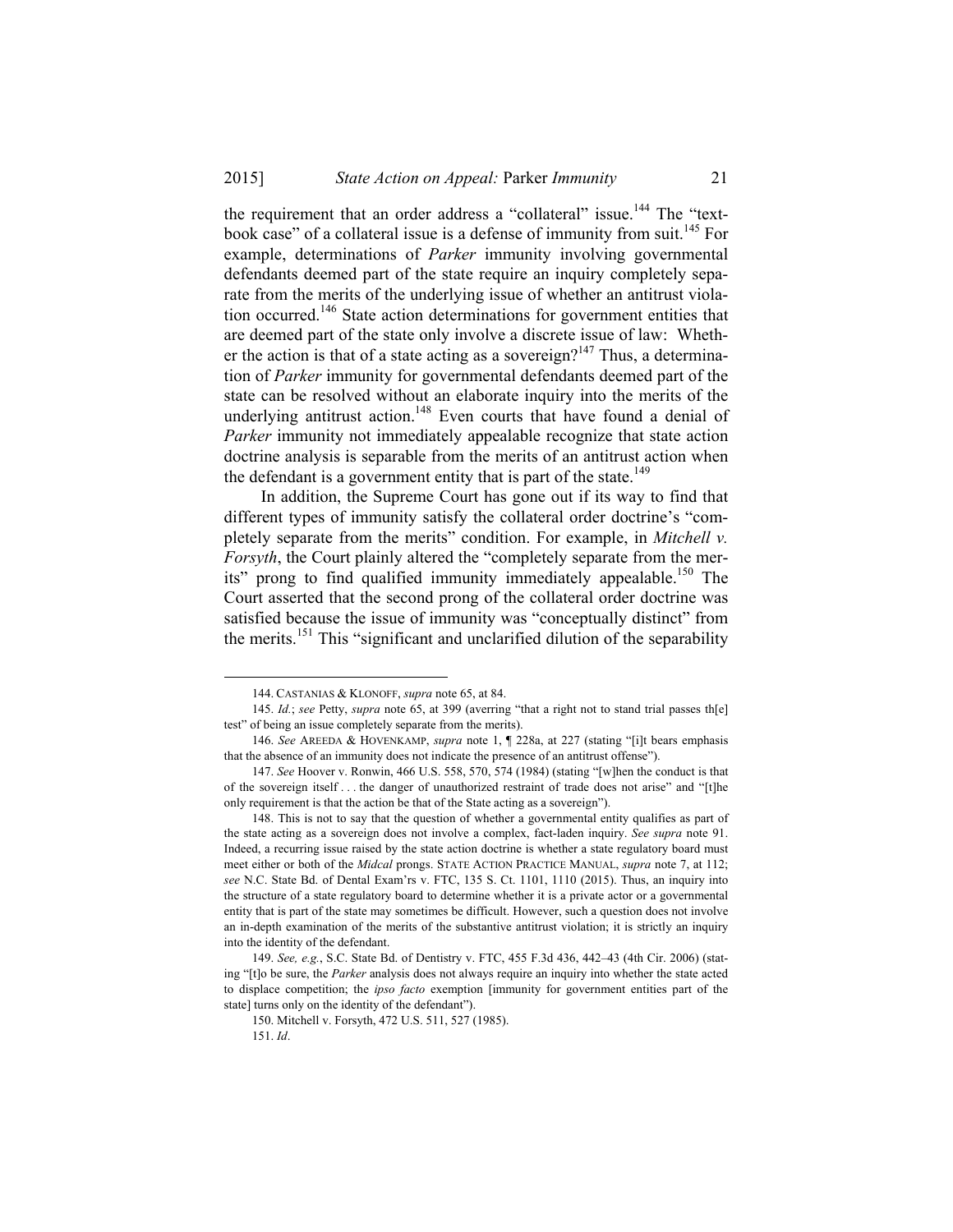requirement" illustrates the Court's resounding commitment to the immediate appealablity of denials of immunity.<sup>152</sup> Because the state action doctrine is an immunity for governmental defendants deemed part of the state itself,<sup>153</sup> there is a strong possibility that the Supreme Court could find that a trial court's denial of *Parker* immunity satisfies the collateral order doctrine's separability prong.

#### *C. Conclusiveness*

The conclusiveness prong of the collateral order doctrine requires that a ruling "conclusively determine the disputed question."154 This is the most straightforward prong of the collateral order doctrine<sup>155</sup> and the condition that is easiest to satisfy.<sup>156</sup> It is simply an inquiry into whether the district court's order finally and conclusively determines the disputed question.<sup>157</sup> A court's denial of a governmental defendant's motion to dismiss an antitrust claim under the state action doctrine conclusively disposes of the question of whether the governmental entity may be subject to suit. One court that has held denials of *Parker* immunity not immediately appealable has even acknowledged that "[t]here is no dispute that the denial of *Parker* protection satisfies the first collateral order requirement."<sup>158</sup>

For a question to be "conclusively determined," it must not be a tentative ruling that is likely to be subject to later reconsideration.<sup>159</sup> Unlike an evidentiary ruling on a motion *in limine*, a ruling on the state action doctrine is not a tentative or informal order. An adverse ruling against a defendant on the state action doctrine is unlikely to be revised before the entry of judgment on the underlying question of whether an

 <sup>152.</sup> Glynn, *supra* note 87, at 207; *see* Steinman, *supra* note 87, at 1254 (criticizing the Court's treatment of the "separate from the merits" requirement in immunity cases).

<sup>153.</sup> *See supra* Part III.A.

 <sup>154.</sup> P.R. Aqueduct & Sewer Auth. v. Metcalf & Eddy, Inc., 506 U.S. 139, 144 (1993).

 <sup>155.</sup> Petty, *supra* note 65, at 398.

 <sup>156.</sup> Steinman, *supra* note 87, at 1254–55 (maintaining that the conclusiveness prong is "easily met in connection with almost *all* interlocutory orders," that the collateral order doctrine embodies a "relaxed definition of finality," and that the other two elements of the doctrine do most of the "legwork" in preventing orders from being immediately appealable); *see* Moses H. Cone Mem'l Hosp. v. Mercury Constr. Corp., 460 U.S. 1, 12–13 (1983) (holding that a district court's stay order was appealable as a final decision because the requirement that a matter be conclusively determined should be evaluated from a practical, not rigid, standpoint).

 <sup>157.</sup> Coopers & Lybrand v. Livesay, 437 U.S. 463, 468 (1978).

 <sup>158.</sup> S.C. State Bd. of Dentistry v. FTC, 455 F.3d 436, 441 (4th Cir. 2006).

 <sup>159.</sup> *Coopers & Lybrand*, 437 U.S. at 468–69 n.11 (finding that before the addition of Rule 23(f) to the Federal Rules of Civil Procedure, which now permits interlocutory review of class certification rulings, denials of class certification were "inherently tentative" and thus not conclusive determinations of the disputed issue).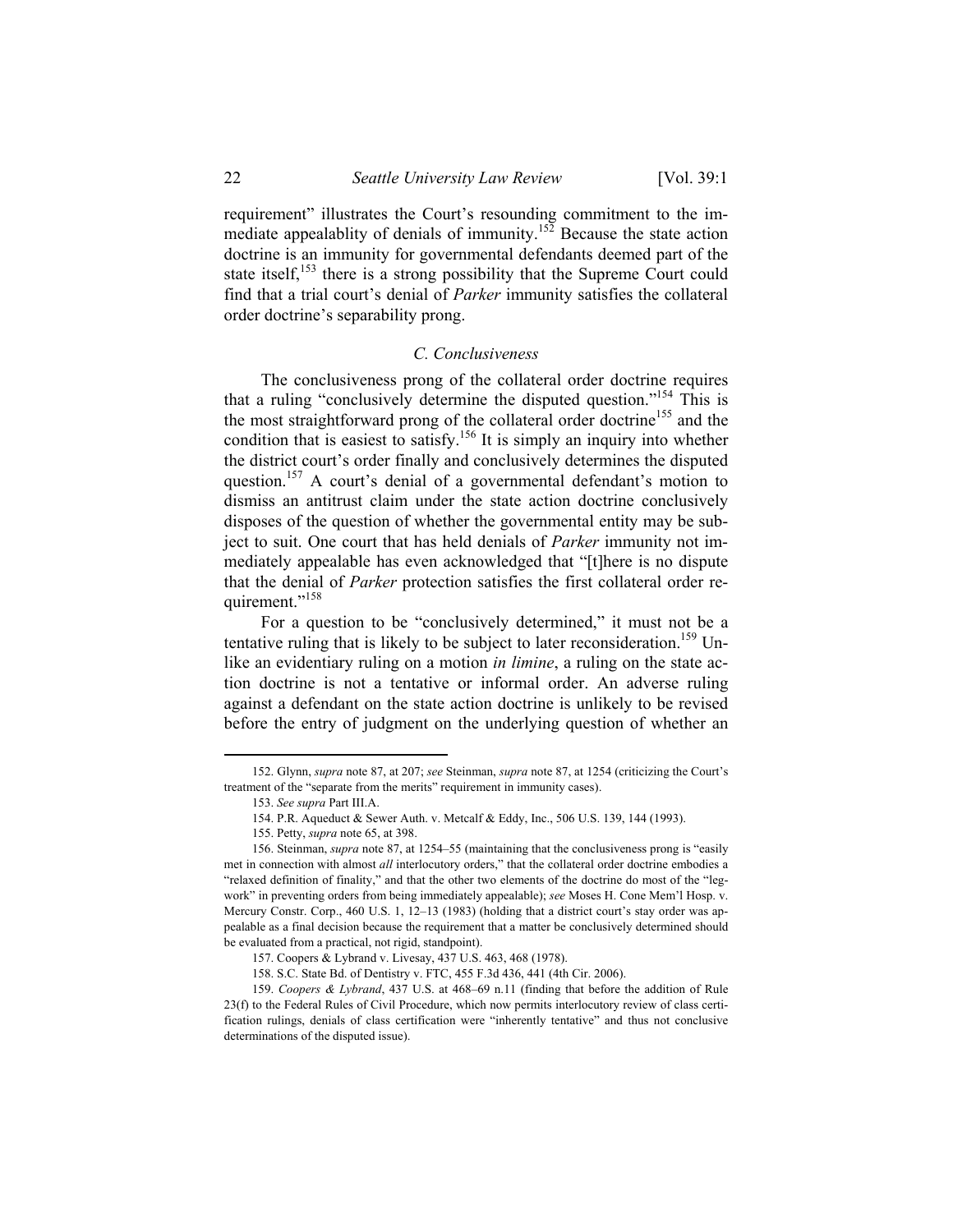antitrust violation actually occurred.160 Consequently, any denial of *Parker* immunity, regardless of whether the defendant is a governmental entity or private party, satisfies the conclusiveness prong of the collateral order doctrine.

#### *D. Preserving Judicial Economy*

One of the most important rationales behind the final judgment rule limiting immediate appeals is a desire to achieve judicial economy and efficiency. The Supreme Court has maintained that permitting piecemeal, prejudgment appeals "undermines 'efficient judicial administration.'"161 Hence, the Court has cautioned that "the class of collaterally appealable orders must remain 'narrow and selective in its membership.'"162 However, orders denying state action immunity to governmental defendants deemed part of the state warrant membership within this "narrow and selective" class of orders that are immediately appealable.

Allowing the immediate appeal of orders denying *Parker* immunity to governmental entities deemed part of the state will not undermine "efficient judicial administration $163$  and judicial economy because very few antitrust cases involving the state action doctrine will be immediately appealable under the collateral order doctrine. There are few instances in which the state action doctrine is litigated that will have an actual state as the defendant—the doctrine is mostly invoked by private parties, municipalities, and quasi-governmental entities such as state regulatory boards.164 Because orders denying *Parker* immunity should not be immediately appealable by those defendants needing to satisfy either or both *Midcal* prongs (i.e., municipalities, state regulatory boards, private parties, etc.),<sup>165</sup> only a small subset of cases will be immediately appeal-

<sup>160.</sup> *See* Fisher v. City of Berkeley, 475 U.S. 260, 281 (1986) (upholding municipal rent control scheme without addressing the applicability of the state action doctrine because there was no violation of the substantive antitrust laws).

 <sup>161.</sup> Mohawk Indus., Inc. v. Carpenter, 558 U.S. 100, 106 (2009) (quoting Firestone Tire & Rubber Co. v. Risjord, 449 U.S. 368, 374 (1981).

<sup>162.</sup> *Id.* at 113 (quoting Will v. Hallock, 546 U.S. 345, 350 (2006)).

<sup>163.</sup> *Id*. at 106.

<sup>164</sup>*. See* STATE ACTION PRACTICE MANUAL, *supra* note 7, at 110 (noting that only a "relatively small group of cases involve the direct actions of a sovereign state authority"); Susan Beth Farmer, *Balancing State Sovereignty and Competition: An Analysis of the Impact of* Seminole Tribe *on the Antitrust State Action Immunity Doctrine*, 42 VILL. L. REV. 111, 183, 185 (1997) (claiming the Court's decision in *Seminole Tribe of Florida v. Florida*, 517 U.S. 44 (1996), "essentially eliminates the need for state action immunity with respect to suits against states" and that "the relevance and need for the state action doctrine is now basically limited to private actors").

<sup>165.</sup> *See infra* Part IV.A (discussing municipalities and state regulatory boards); *infra* Part IV.B (discussing private parties).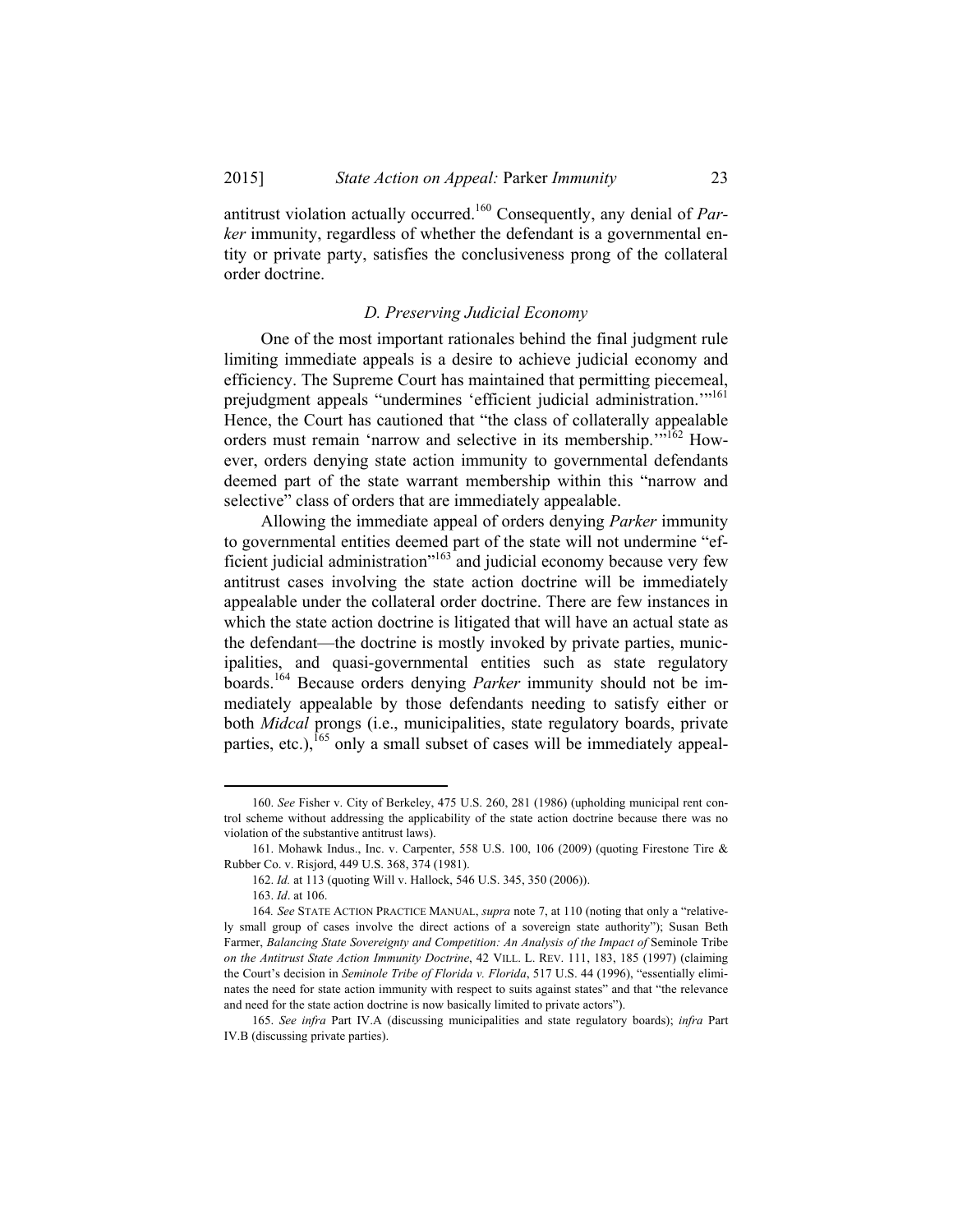able under the collateral order doctrine. Thus, this Article's conclusion that governmental entities deemed part of the state are allowed to appeal adverse rulings on *Parker* immunity does not thrust open the floodgates to scores of appeals and will not undermine judicial economy.

Even if many state action cases include a governmental defendant that can immediately appeal an adverse ruling under the collateral order doctrine, there still would be no disruption of "efficient judicial administration." Governmental defendants "typically fare well on motions to dismiss based on the state action doctrine" and only in "rare circumstances" will courts deny a governmental defendant's motion to dismiss after invoking *Parker* immunity.<sup>166</sup> Consequently, allowing the immediate appeal of orders denying *Parker* immunity to governmental entities will not undermine judicial economy because very few antitrust cases will be subject to the collateral order doctrine at the outset of litigation.

# IV. DEFENDANTS NEEDING TO SATISFY ONE OR BOTH OF THE *MIDCAL*  PRONGS

Even if defendants are not governmental entities deemed part of the state, they may still be able to successfully assert a claim of *Parker* immunity if they can satisfy one or both of the *Midcal* prongs.<sup>167</sup> However, this Part asserts that defendants needing to satisfy *Midcal*'s clear articulation or active supervision prongs should not be able to immediately appeal an adverse state action determination under the collateral order doctrine.

#### *A. Governmental Entities Not Deemed Part of the State*

Local governmental entities, such as counties and municipalities, may seek protection under the state action doctrine when they act anticompetitively.168 State regulatory boards, agencies, authorities, and commissions are also entities that sometimes attempt to avail themselves of *Parker* immunity when they act anticompetitively.<sup>169</sup> These govern-

 <sup>166.</sup> STATE ACTION PRACTICE MANUAL, *supra* note 7, at 135, 138; *see* PHILIP E. AREEDA & HERBERT HOVENKAMP, FUNDAMENTALS OF ANTITRUST LAW § 2.04b, at 2-49 (4th ed. 2011) (claiming "many" state action determinations "can be resolved at the summary judgment stage or earlier"). 167. Cal. Retail Liquor Dealers Ass'n v. Midcal Aluminum, Inc., 445 U.S. 97, 105–06 (1980);

*see supra* text accompanying notes 47–49.

 <sup>168.</sup> Town of Hallie v. City of Eau Claire, 471 U.S. 34, 36 (1985).

<sup>169.</sup> *See, e.g.*, Rectrix Aerodrome Ctrs., Inc. v. Barnstable Mun. Airport Comm'n, 610 F.3d 8, 9 (1st Cir. 2010) (airport authority seeking *Parker* protection); S.C. State Bd. of Dentistry v. FTC, 455 F.3d 436, 438–39 (4th Cir. 2006) (state regulatory board); Askew v. DCH Reg'l Health Care Auth., 995 F.2d 1033, 1034 (11th Cir. 1993) (public health care authority); Porter Testing Lab. v. Bd. of Regents, 993 F.2d 768, 769 (10th Cir. 1993) (board overseeing state colleges).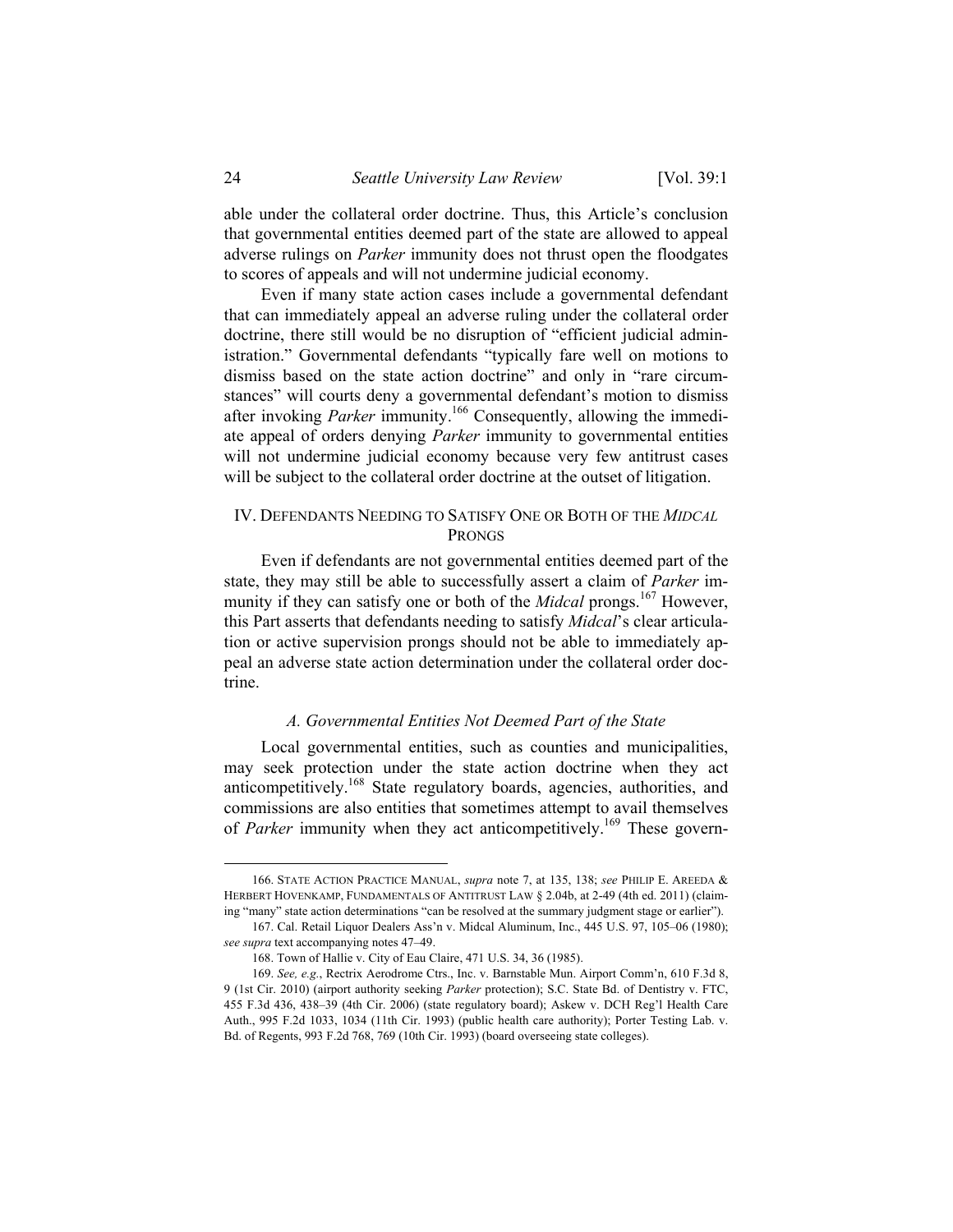mental entities must satisfy the clear articulation prong of the *Midcal* test because they are not entities deemed part of the state itself.<sup>170</sup> Orders denying *Parker* immunity to governmental defendants who must satisfy *Midcal*'s clear articulation prong should not be immediately appealable because such orders fail to satisfy the second and third conditions of the collateral order doctrine.

#### 1. Unreviewability

Actions against governmental entities that must satisfy the clear articulation requirement are not effectively unreviewable upon final judgment because the state action doctrine functions as a defense rather than an immunity for these types of entities. The Eleventh Amendment once again provides guidance on whether the state action doctrine is an immunity from suit or a defense to liability. The Supreme Court has ruled that municipalities and other local government entities are not treated as sovereign and do not receive immunity under the Eleventh Amendment.<sup>171</sup> Correspondingly, the Court has asserted that local government entities are ineligible for "sovereign" treatment under the state action doctrine. The Court stated, "[c]ities are not themselves sovereign; they do not receive all the federal deference of the States that create them."<sup>172</sup> Therefore, when used in the context of subordinate government entities, "*Parker* immunity" is a misnomer.

Furthermore, orders denying state action protection to governmental entities that must satisfy *Midcal*'s clear articulation prong are not effectively unreviewable upon final judgment because those entities cannot

 <sup>170.</sup> *Town of Hallie*, 471 U.S. at 40; Hoover v. Ronwin, 466 U.S. 558, 569–574 (1984); *see*  S. Motor Carriers Rate Conference, Inc. v. United States, 471 U.S. 48, 63 (1985) (stating "*Parker*  immunity is available only when the challenged activity is undertaken pursuant to a clearly articulated policy of the State itself, such as a policy approved by a state legislature or a State Supreme Court"). It should be noted that some regulatory boards and commissions will be deemed private actors. *See* N.C. State Bd. of Dental Exam'rs v. FTC, 135 S. Ct. 1101, 1114 (2015) (concluding that state dentistry board must satisfy both *Midcal* prongs because board was controlled by active market participants and was akin to a private trade association vested with regulatory authority). Thus, in addition to the difficult task of distinguishing an agency part of the "state itself" from a subordinate government agency, *see supra* note 91, courts may also have to address the "vexatious question" of whether an agency is a public or private actor. AREEDA & HOVENKAMP, *supra* note 1, ¶ 227a, at 215 (emphasizing that "establishing immunity in a particular case requires a determination of whether the relevant actor is properly classified as the "state itself" [neither clear articulation nor active supervision required], a subordinate agency or subdivision [clear articulation required but not active supervision], or merely a private actor [requiring both clear articulation and active supervision]").

<sup>171.</sup> *See* Lincoln Cnty. v. Luning, 133 U.S. 529, 533 (1890) (holding the Eleventh Amendment does not bar an individual's suit in federal court against a county for nonpayment of a debt).

 <sup>172.</sup> City of Lafayette v. La. Power & Light Co., 435 U.S. 389, 412 (1978).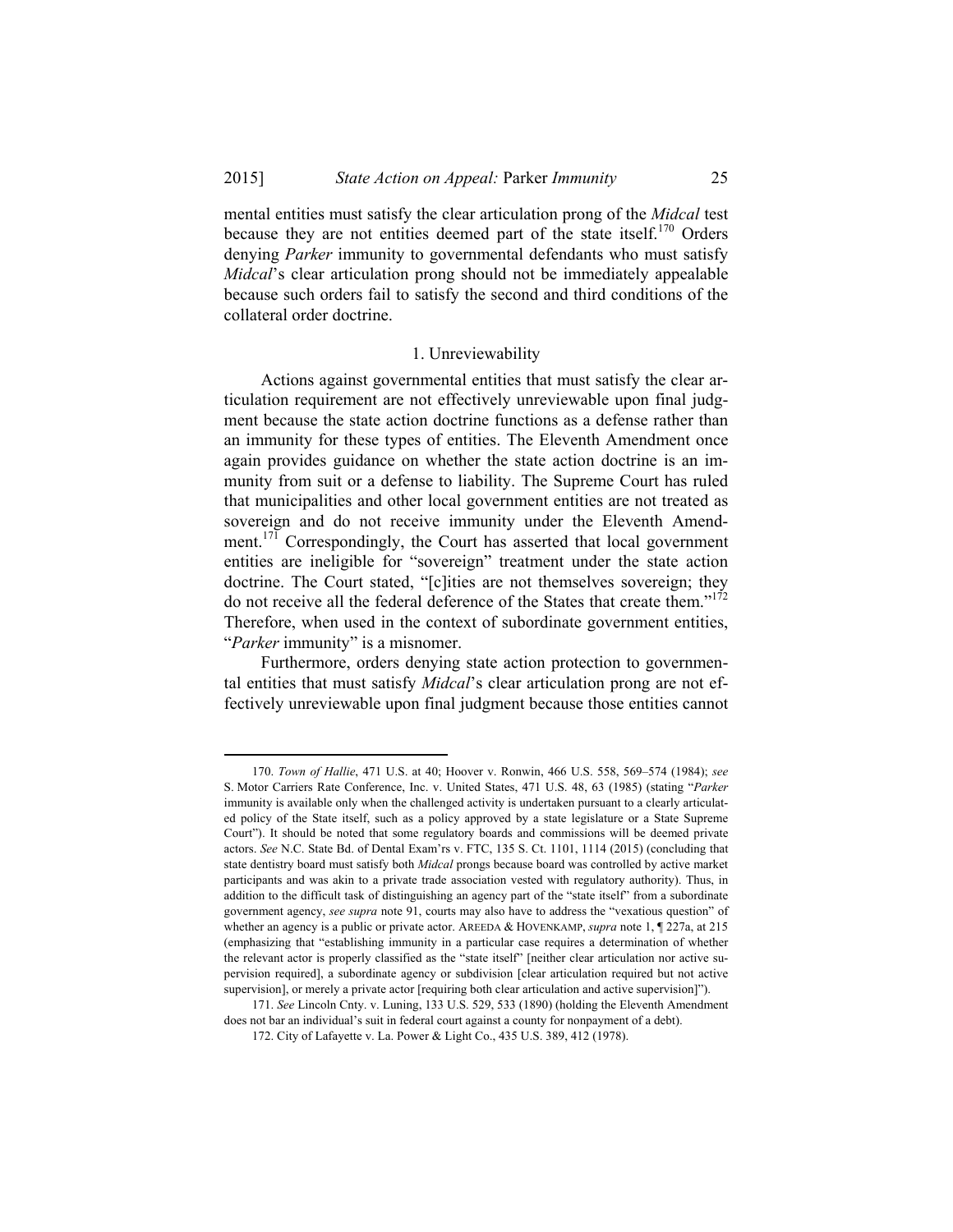identify a "particular value of a high order  $\dots$  in avoiding trial."<sup>173</sup> Local government entities are not entitled to the same protection as a state itself, and the same concern about protecting a sovereign's dignitary interests is not present. Accordingly, the state action doctrine does not operate as an immunity for local governmental entities and thus fails to meet the unreviewability prong of the collateral order doctrine.

Similar to the treatment of local governmental entities, the state action doctrine does not operate as an immunity for those state regulatory boards and agencies that are not granted independent sovereign status. The Eleventh Amendment provides immunity only to a governmental entity deemed an "arm of the state."174 Likewise, courts considering the applicability of the state action doctrine must also make a determination of whether a governmental entity is part of the state itself and eligible for sovereign treatment since an entity deemed part of the state need not meet the *Midcal* test.<sup>175</sup> Just as a determination must be made regarding whether an entity qualifies as sovereign in the Eleventh Amendment context in order to ascertain whether an entity qualifies for immunity, a similar determination of whether an entity qualifies as part of the state is made in the antitrust state action framework. Because the state action doctrine does not operate as an immunity for governmental entities that are not part of the state, the unreviewability prong of the collateral order doctrine is not satisfied. Drawing the line between the state itself and subordinate governmental entities that are not part of the state in determining whether state action protection is an immunity may seem artificial; however, this distinction makes sense when analogized to how entities are granted Eleventh Amendment protection.<sup>176</sup>

<sup>173.</sup> *Compare* Will v. Hallock, 546 U.S. 345, 352 (2006) (quoting Coopers & Lybrand v. Livesay, 437 U.S. 463, 468 (1978)), *with supra* text accompanying notes 123–126.

 <sup>174.</sup> N. Ins. Co. of N.Y. v. Chatham Cnty., 547 U.S. 189, 193 (2006) (asserting that "only States and arms of the State possess immunity from suits authorized by federal law"). It is important to note that the courts appear to employ different tests to determine whether a particular governmental entity is an "arm of the state" and thus able to benefit from the state's Eleventh Amendment immunity from suit. *See also* Héctor G. Bladuell, Note, *Twins or Triplets?: Protecting the Eleventh Amendment Through a Three-Prong Arm-of-the-State Test*, 105 MICH. L. REV. 837 (2007) (surveying case law and proposing a unified arm-of-the-state test).

<sup>175.</sup> *See supra* notes 49–51 and accompanying text.

 <sup>176.</sup> Indeed, "fiction and illogic" pervade Eleventh Amendment immunity. Camille Gearhart, Note, *Confronting the Fictions of the Eleventh Amendment:* Pennhurst State School and Hospital v. Halderman*, 104 S. Ct. 900 (1984)*, 60 WASH. L. REV. 407, 407 (1985); *see* Idaho v. Coeur d'Alene Tribe, 521 U.S. 261, 269 (1997) (describing the principle of *Ex Parte Young* as "rest[ing] on a fictional distinction"). Thus, there is no reason why an artificial distinction cannot exist in determining when the antitrust state action doctrine acts as an immunity.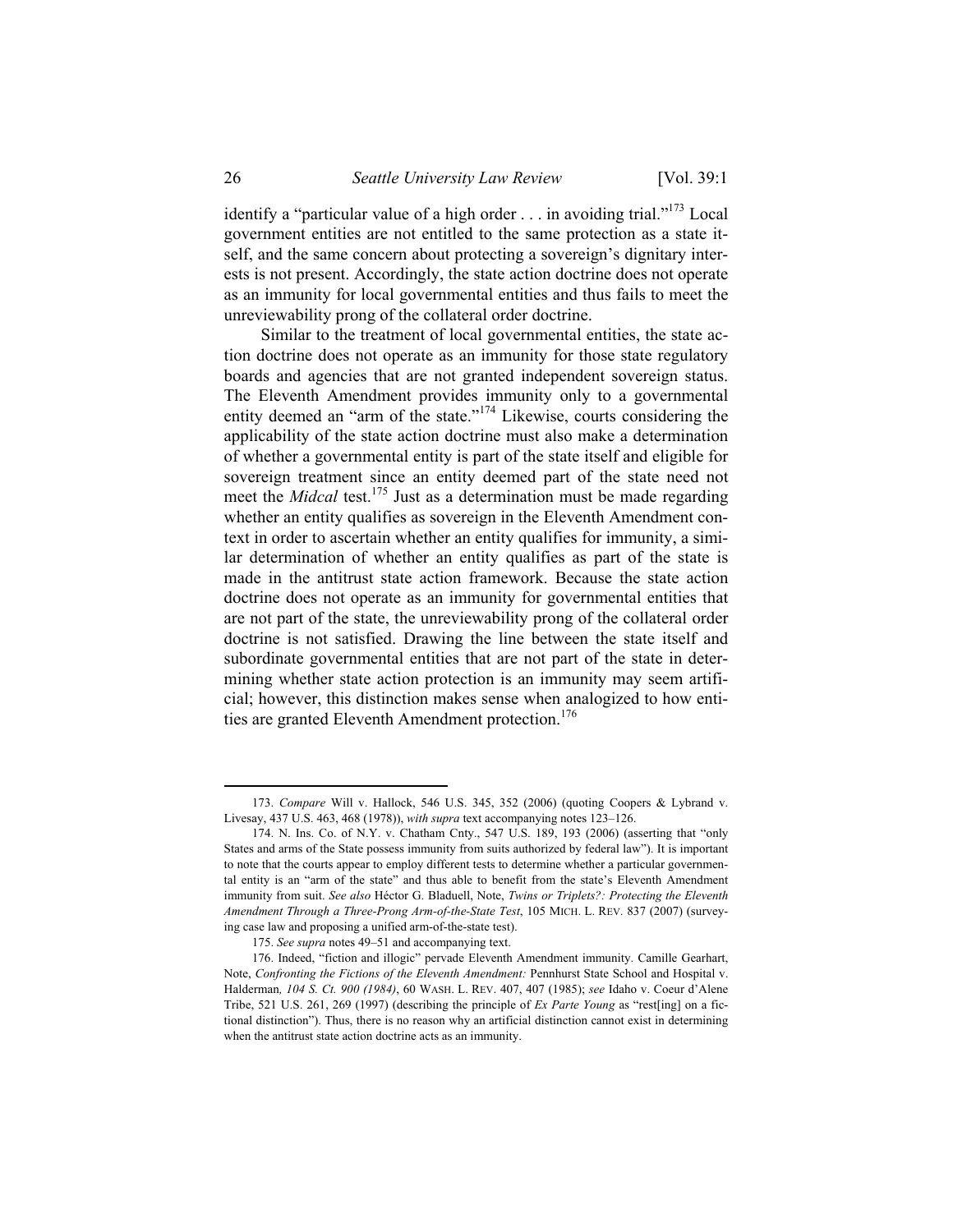### 2. Separability

Actions against governmental entities that must satisfy *Midcal*'s first prong—the clear articulation requirement—also do not satisfy the collateral order doctrine's separability condition. The analysis necessary to determine whether a governmental entity satisfies the "clear articulation" prong of the *Midcal* test is sometimes significantly enmeshed with the ultimate merits determination of whether anticompetitive conduct occurred. Governmental entities that must meet the clear articulation requirement must answer more than the relatively simple question of whether the action is that of a state acting as a sovereign.<sup>177</sup> Specifically, determining whether a governmental entity satisfies the clear articulation requirement involves an inquiry not separable from the merits of the antitrust action.<sup>178</sup> In determining whether the clear articulation requirement is met, a court must examine state law and establish that the state has a clearly articulated policy to displace competition. This inquiry is inherently intertwined with the underlying cause of action, which requires a determination of whether anticompetitive conduct occurred. As a result, actions against governmental entities that must satisfy *Midcal*'s clear articulation prong are not completely separate from the merits of the underlying antitrust action.

# *B. Private Parties*

The division among federal appellate courts<sup>179</sup> over the immediate appealability of orders denying a motion to dismiss an antitrust claim under the state action doctrine is not as broad when private entities are the defendants.180 Private parties cannot satisfy the unreviewability prong of the collateral order doctrine because the state action doctrine does not operate as an immunity when the defendant is not a governmental entity that is part of the state.<sup>181</sup> Moreover, the same concerns about respecting a state's dignitary interests are not present when the defendant is a private entity. Because private parties are not governmental entities deemed

<sup>177.</sup> *See* Hoover v. Ronwin, 466 U.S. 558, 569, 574 (1984) (stating "[w]hen the conduct is that of the sovereign itself . . . the danger of unauthorized restraint of trade does not arise" and "[t]he only requirement is that the action be that of 'the State acting as a sovereign'").

 <sup>178.</sup> S.C. State Bd. of Dentistry v. FTC, 455 F.3d 436, 442–43 (4th Cir. 2006)

 <sup>179.</sup> *See supra* text accompanying notes 15–21.

<sup>180</sup>*. See* Auraria Student Hous. at the Regency, LLC v. Campus Vill. Apartments, LLC, 703 F.3d 1147, 1151 (10th Cir. 2013) (explaining that the circuit split on the question of whether denial of Parker immunity is immediately appealable by private parties "is much less pronounced" than the circuit split on the question of whether denial of Parker immunity is immediately appealable by governmental defendants).

<sup>181</sup>*. See supra* Part IV.A.1.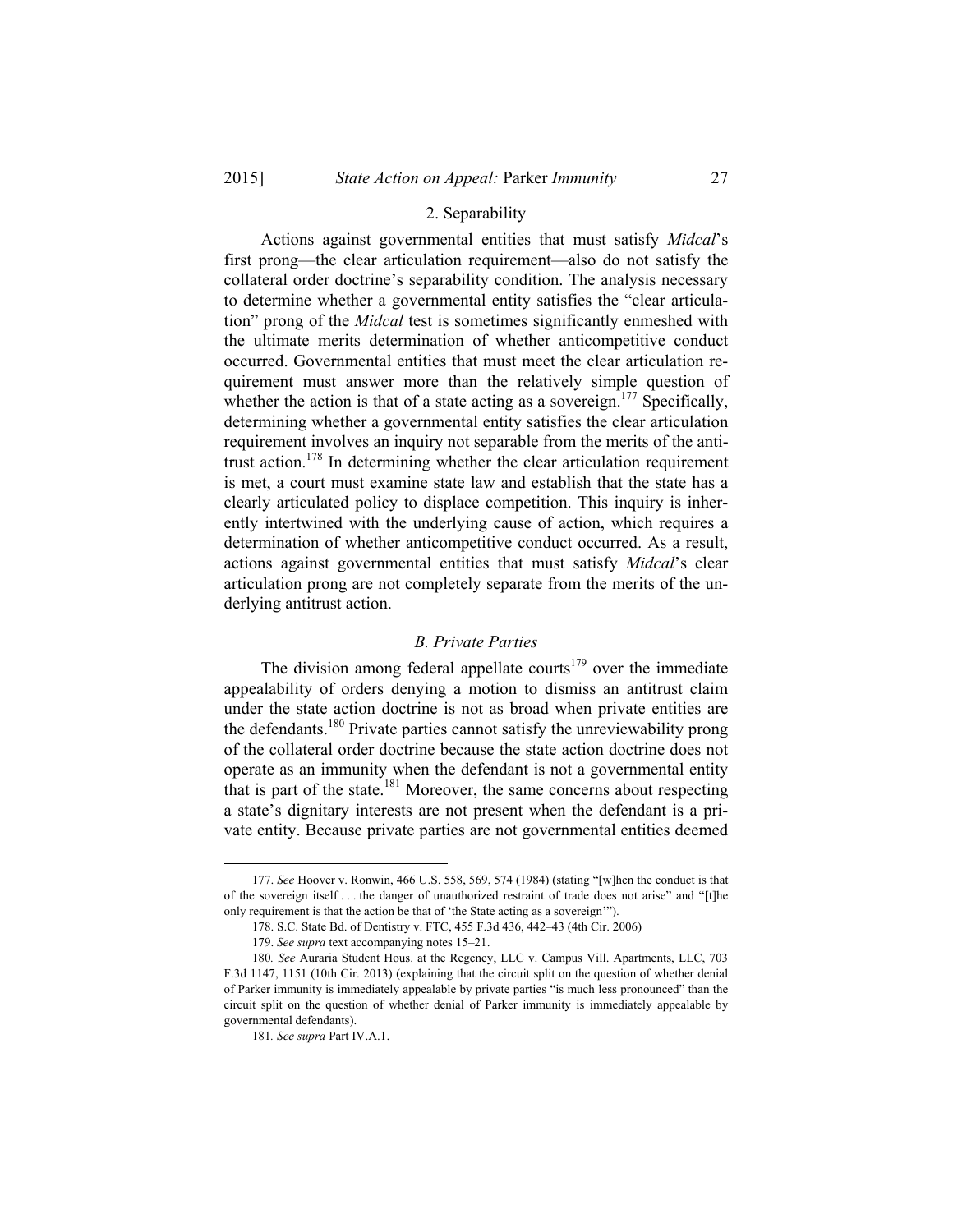part of the state and must satisfy both prongs of *Midcal*, 182 there is no fear of impinging on a state's dignitary interests. With the exception of rulings adverse to criminal defendants on double jeopardy issues, $183$  the Court has only found orders denying immunity to *governmental* defendants to be immediately appealable under the collateral order doctrine.<sup>184</sup>

According to the Court, orders denying defenses may be effectively reviewed on appeal from a final judgment because, even after a trial on the merits, the appellate court can reverse the earlier denial and order the case dismissed.<sup>185</sup> Private parties, therefore, cannot satisfy the unreveiwability prong of the collateral order doctrine because the state action doctrine does not operate as an immunity when the defendant is not a governmental entity. In addition, private parties must satisfy both prongs of *Midcal*, which makes the state action determination not completely separate from the antitrust merits.<sup>186</sup>

### V. *PARKER* IMMUNITY AND THE COLLATERAL ORDER DOCTRINE IN APPEALS FROM FTC ADMINISTRATIVE PROCEEDINGS

Adjudicative procedures for FTC administrative litigation are governed by the Federal Trade Commission  $Act^{187}$  and by the Administrative Procedure Act.<sup>188</sup> Analogous to the final judgment rule for appellate review of district court decisions, only "final" agency actions are subject to judicial review.<sup>189</sup> In other words, nonfinal agency action is generally unreviewable by federal courts. However, the federal courts of appeals have held that nonfinal agency action that meets the requirements of the collateral order doctrine is subject to judicial review.<sup>190</sup> As the "nation's

<sup>182</sup>*. See supra* Part I.

 <sup>183.</sup> Abney v. United States, 431 U.S. 651, 660 (1977).

 <sup>184.</sup> Osborn v. Haley, 549 U.S. 225, 237–40 (2007); P.R. Aqueduct & Sewer Auth. v. Metcalf & Eddy, Inc., 506 U.S. 139, 144–45 (1993); Mitchell v. Forsyth, 472 U.S. 511, 530 (1985); Nixon v. Fitzgerald, 457 U.S. 731, 742 (1982).

<sup>185.</sup> *See supra* notes 93–94 and accompanying text.

<sup>186.</sup> *See supra* Part IV.A.2.

 <sup>187. 15</sup> U.S.C. § 45(b) (West, Westlaw through P.L. 114-9).

 <sup>188. 5</sup> U.S.C. § 554 (West, Westlaw through P.L 114-9).

 <sup>189.</sup> *Id.* § 704 (West, Westlaw through P.L. 114-9) ("Agency action made reviewable by statute and final agency action for which there is no other adequate remedy in a court are subject to judicial review. A preliminary, procedural, or intermediate agency action or ruling not directly reviewable is subject to review on the review of the final agency action."). *See generally* FTC v. Standard Oil Co., 449 U.S. 232, 239–40 (1980) (examining when FTC action is final under the Administrative Procedure Act).

 <sup>190.</sup> Rhode Island v. EPA, 378 F.3d 19, 25 (1st Cir. 2004) (asserting that "every circuit to have considered the question to date has determined (often with little or no analysis) that the collateral order doctrine applies to judicial review of administrative determinations"); Chehazeh v. Attorney Gen. of U.S., 666 F.3d 118, 136 (3d Cir. 2012) (noting that "the nine Courts of Appeals that have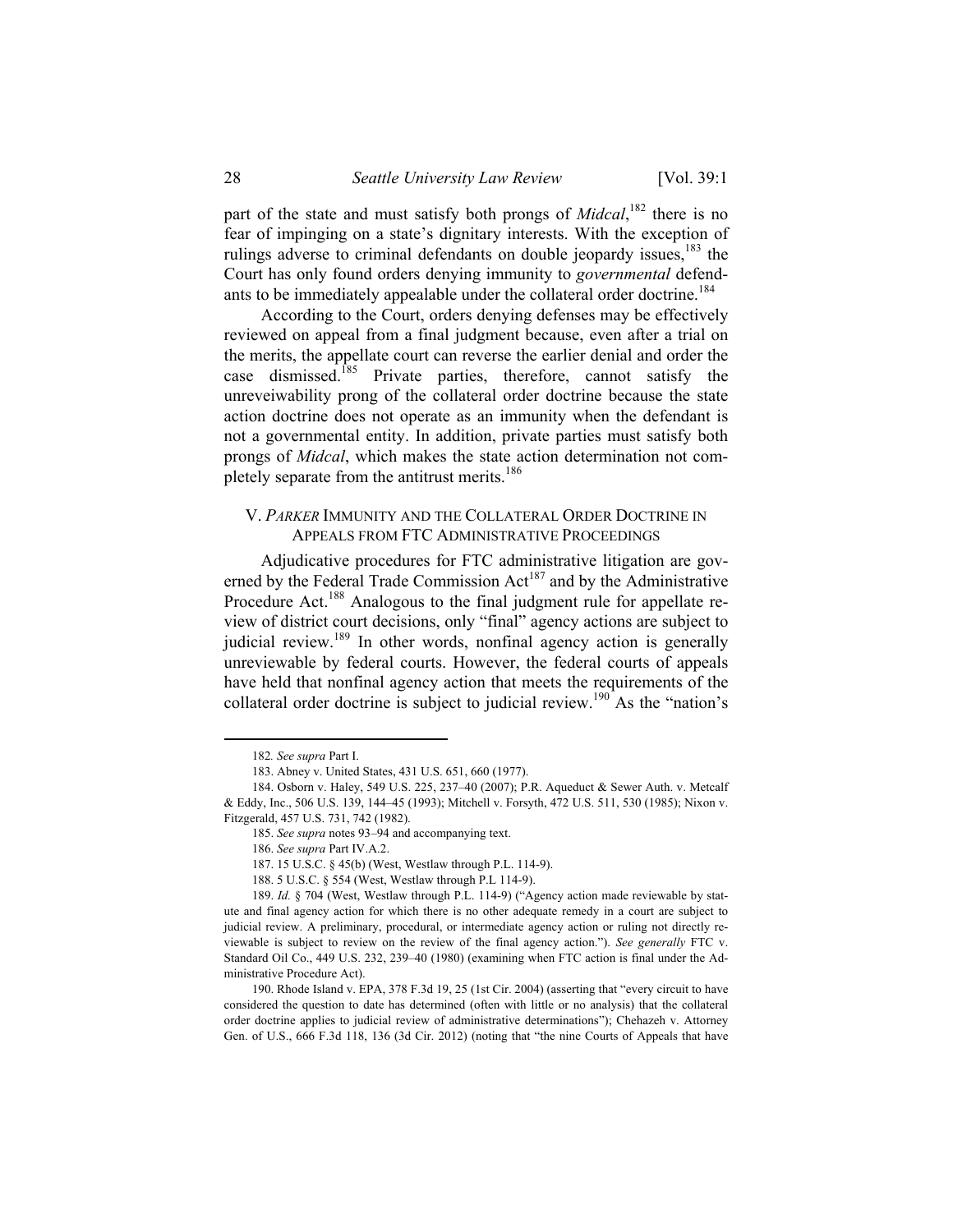premier circuit court for administrative law review"<sup>191</sup> put it, the collateral order doctrine "extends beyond the confines of 28 U.S.C. § 1291 to encompass the principle of administrative finality."192 Although it has not squarely addressed the issue, the Supreme Court has suggested that the collateral order doctrine applies to judicial review of agency action.<sup>193</sup> Thus, parties to an administrative adjudication may also invoke the collateral order doctrine when they seek to gain immediate review of agency decisions in Article III courts.

The FTC's internal procedures, which govern the way the agency operates, also do not serve as a barrier to review of nonfinal agency action under the collateral order doctrine. The FTC Rules of Practice state that adjudicative proceedings shall be conducted expeditiously.<sup>194</sup> On the one hand, this may seem to counsel in favor of prohibiting a procedural game of ping-pong every time a governmental agency deemed part of the state seeks to appeal the Commission's denial of state action immunity to the relevant federal circuit court of appeals. On the other hand, the FTC's policy explicitly notes that proceedings shall be conducted expeditiously "to the extent practicable and consistent with requirements of law."195 Case law suggests that the collateral order doctrine applies to judicial review of agency decisions.196 As a result, the FTC Rules of Practice do not pose an obstacle to judicial review of nonfinal agency action.

Because agency action can be subject to judicial review under the collateral order doctrine, the sole issue presented by immediate appeals from agency denials of state action immunity is whether such appeals fall within the collateral order doctrine. This Article's analysis of the immediate appealability of orders denying state action immunity in Article III

<u> Andrewski program i svjetski predsjednik i svoji s objavlja s objavlja s objavlja s objavlja s objavlja s obj</u>

addressed [whether the collateral order doctrine applies to judicial review of agency decisions] have all concluded that it does"); Carolina Power & Light Co. v. U.S. Dep't of Labor, 43 F.3d 912, 916 (4th Cir. 1995) ("It is well-settled that [the *Cohen*] requirements of the collateral order doctrine apply not only to judicial decisions, but also to appeals from executive agency action.").

 <sup>191.</sup> Timothy H. Gray, Note, *Manual Override?* Accardi*,* Skidmore*, and the Legal Effect of the Social Security Administration's HALLEX Manual*, 114 COLUM. L. REV. 949, 962–63 (2014).

 <sup>192.</sup> Meredith v. Fed. Mine Safety and Health Review Comm'n, 177 F.3d 1042, 1051 (D.C. Cir. 1999) (permitting judicial review of administrative decision that had denied immunity from suit claimed by employees of the Mine Safety and Health Administration).

<sup>193.</sup> *See* FTC v. Standard Oil Co., 449 U.S. 232, 246–47 (1980) (applying collateral order doctrine's elements to a nonfinal FTC decision). The Supreme Court has further concluded that, "*at least in the absence of an appealable collateral order*, the federal courts may exercise jurisdiction only over a final order of the Department [of Education]." Bell v. New Jersey, 461 U.S. 773, 778 (1983) (emphasis added) (internal citations omitted).

 <sup>194. 16</sup> C.F.R. § 3.1 (2015).

<sup>195.</sup> *Id.*

 <sup>196.</sup> *See supra* notes 189–192 and accompanying text.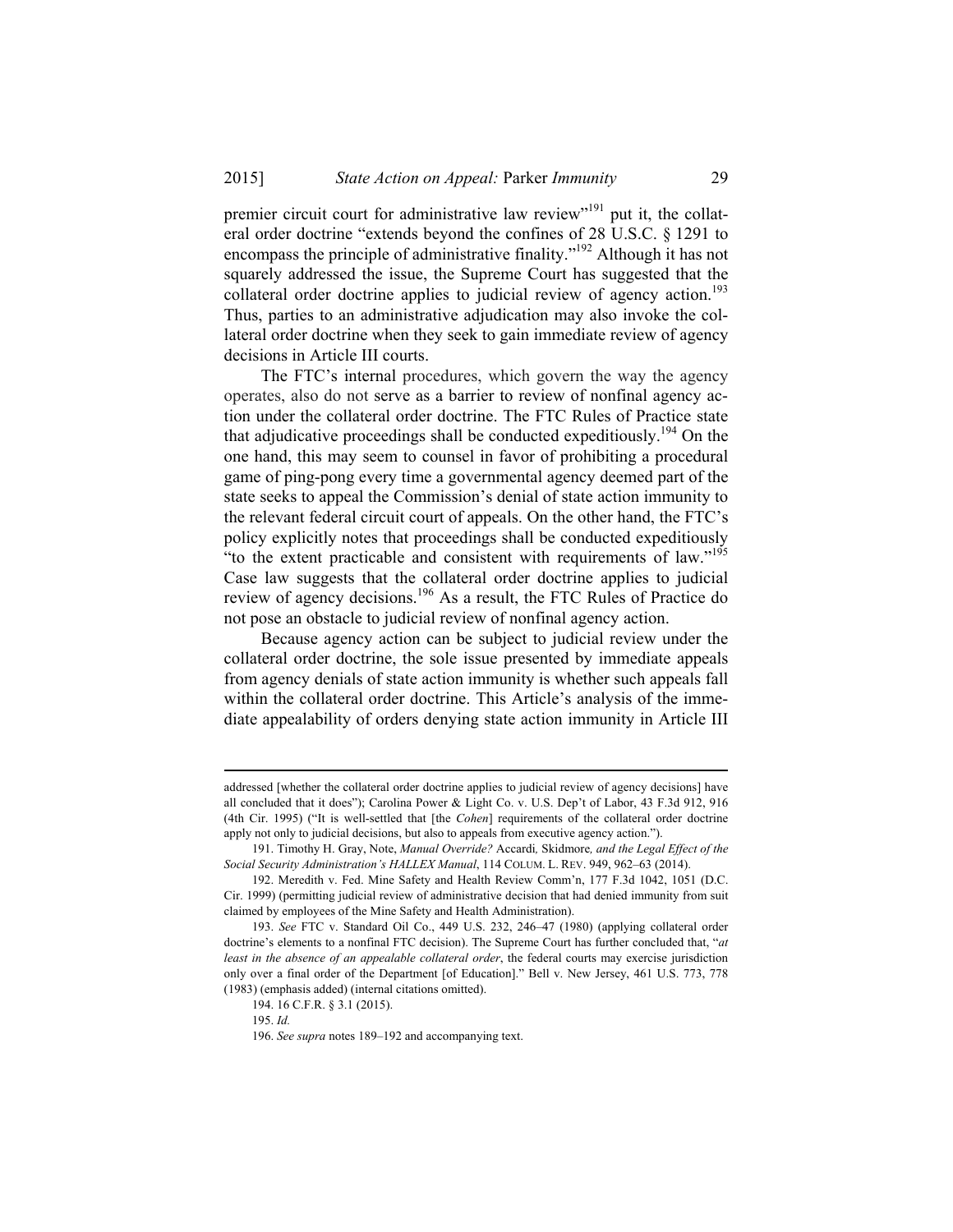courts<sup>197</sup> is, therefore, equally applicable when parties appeal from an FTC proceeding. Thus, governmental defendants deemed part of the state should have the right of an immediate appeal from an FTC decision denying state action immunity. In contrast, governmental defendants not deemed part of the state and private parties should not be able to gain immediate review under the collateral order doctrine of an FTC decision denying state action immunity.

The state action doctrine is frequently raised in FTC adjudicative proceedings.<sup>198</sup> One notable case stemming from an FTC adjudication is *South Carolina State Board of Dentistry v. FTC*. 199 In that case, the FTC alleged in an administrative complaint that the South Carolina State Board of Dentistry restrained competition in violation of Section 5 of the FTC Act.<sup>200</sup> The State Board of Dentistry then moved to dismiss the complaint on state action grounds; $^{201}$  however, the Commission denied the State Board of Dentistry's motion to dismiss.202 The Commission's decision was not a final order because the matter had not yet proceeded to an administrative trial on the merits (often referred to as an evidentiary hearing) before an administrative law judge.<sup>203</sup> The State Board of Dentistry immediately challenged the Commission's order denying its motion to dismiss on state action grounds by seeking judicial review in the U.S. Court of Appeals for the Fourth Circuit.<sup>204</sup> The Fourth Circuit ruled that orders denying *Parker* immunity were not immediately appealable because such orders fail to satisfy the unreviewability and separability prongs of the collateral order doctrine.<sup>205</sup>

<sup>197.</sup> *See supra* Parts III–IV.

<sup>198.</sup> *E.g.*, Ky. Household Goods Carriers Ass'n, Inc., 139 F.T.C. 404, 405 (2005); N.H. Motor Transp. Ass'n, 136 F.T.C. 869, 884 (2003); Ala. Trucking Ass'n, 136 F.T.C. 886, 903 (2003); Minn. Transp. Servs. Ass'n, 136 F.T.C. 719, 734 (2003).

 <sup>199.</sup> S.C. State Bd. of Dentistry v. FTC, 455 F.3d 438, 438–39 (4th Cir. 2006).

<sup>200.</sup> *See* Complaint, *In re* S.C. State Bd. of Dentistry, 138 F.T.C. 229 (Sept. 15, 2003) (No. 9311).

<sup>201.</sup> *See* Memorandum in Support of Motion to Dismiss, *In re* S.C. State Bd. of Dentistry, 138 F.T.C. 229 (Oct. 21, 2003) (No. 9311).

 <sup>202.</sup> *In re* S.C. State Bd. of Dentistry, 138 F.T.C. 229, 266 (2004). The State Board of Dentistry also moved to dismiss the complaint on mootness grounds, but the Commission determined that it could not resolve the mootness issue without additional discovery and referred the case to an FTC administrative law judge for limited discovery on that issue. *Id.*

 <sup>203.</sup> Pursuant to the FTC Rules of Practice, motions to dismiss filed before an evidentiary hearing are referred directly to the Commission and are ruled on by the Commission unless the Commission in its discretion refers the motion to the administrative law judge. 16 C.F.R.  $§ 3.24(a)(1)–(2) (2015).$ 

 <sup>204.</sup> Brief for Petitioner at 1–2, S.C. State Bd. of Dentistry v. FTC, 455 F.3d 436 (4th Cir. 2006) (No. 04-2006), 2005 WL 3775766, at \*1.

 <sup>205.</sup> *S.C. State Bd. of Dentistry*, 455 F.3d at 441. Interestingly, the court did not address the threshold question of whether the collateral order doctrine even applies to judicial review of agency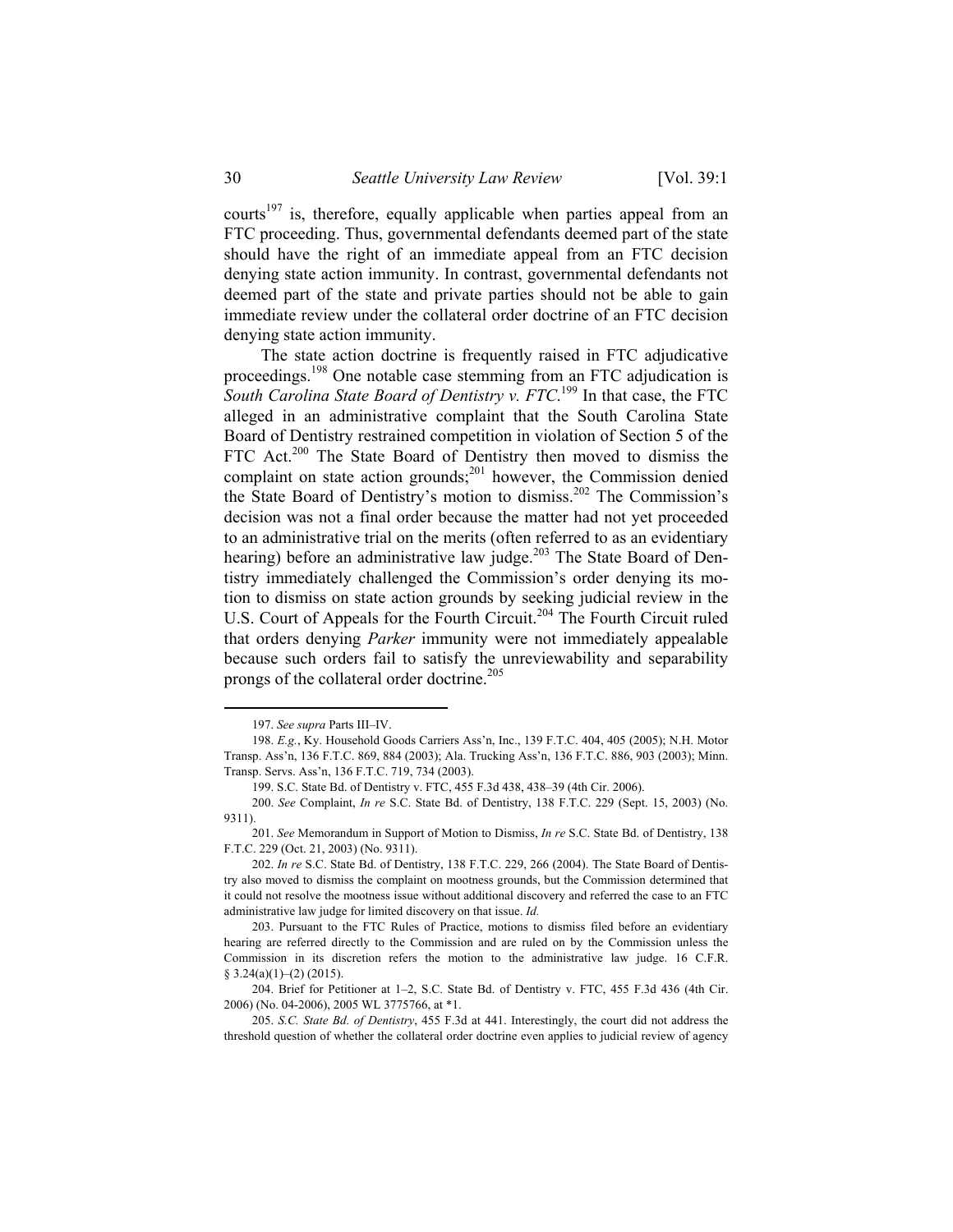The state action doctrine was also raised by a different state dental board in a case originating from an unrelated FTC adjudicative proceeding. In *North Carolina State Board of Dental Examiners v. FTC*, 206 the FTC had issued an administrative complaint claiming the Board of Dental Examiners violated Section 5 of the FTC Act. Subsequently, the Board of Dental Examiners moved to dismiss the administrative complaint before an evidentiary hearing had taken place on the ground that its conduct was exempted by the state action doctrine.<sup>207</sup> However, the Commission denied the Board of Dental Examiners' motion to dismiss. In contrast to the South Carolina State Board of Dentistry, the North Carolina State Board of Dental Examiners did not immediately seek judicial review of the Commission's order denying its motion to dismiss on state action grounds.<sup>208</sup> Instead, the North Carolina State Board of Dental Examiners waited until after the Commission affirmed the administrative law judge's finding that the Board violated the FTC Act to appeal the denial of state action immunity to the Fourth Circuit.<sup>209</sup> The North Carolina State Board of Dental Examiners likely did not immediately appeal the Commission's denial of state action immunity on tactical grounds because the Fourth Circuit had already held in *South Carolina State Board of Dentistry* that denials of *Parker* immunity were not immediately appealable. Although the Fourth Circuit has found an FTC denial of state action immunity to not be immediately appealable as a collateral  $order<sub>10</sub><sup>210</sup>$  it will be interesting to see how a circuit that has not encountered this issue will rule.

#### **CONCLUSION**

The state action doctrine is an important area of antitrust law. Not only is the doctrine conceptually interesting because it implicates federalism and state sovereignty issues, but it also has great practical impact. A fairly significant number of antitrust disputes involve *Parker* immuni-

<u> 1989 - Johann Barn, mars ann an t-Amhain ann an t-Amhain an t-Amhain an t-Amhain an t-Amhain an t-Amhain an t-</u>

action. However, a concurring opinion noted that it was assumed that the collateral order analysis applied to the FTC's decision. *Id.* at 448 (Traxler, J., concurring) (citing FTC v. Standard Oil Co., 449 U.S. 232, 246 (1980)).

 <sup>206.</sup> N.C. State Bd. of Dental Exam'rs v. FTC, 135 S. Ct. 1101 (2015).

<sup>207.</sup> *See In re* N.C. State Bd. of Dental Exam'rs, 151 F.T.C. 607, 609 (2011).

<sup>208.</sup> *Id*.; Brief for Petitioner at 1–3, 24–25, N.C. State Bd. of Dental Exam'rs v. FTC, 135 S. Ct. 1101 (2015).

 <sup>209.</sup> *In re* N.C. State Bd. of Dental Exam'rs, 151 F.T.C. 607 (2011); Brief for Petitioner at 1–3, 24–25, N.C. State Bd. of Dental Exam'rs v. FTC, 135 S. Ct. 1101 (2015).

<sup>210.</sup> *S.C. State Bd. of Dentistry*, 455 F.3d at 439.